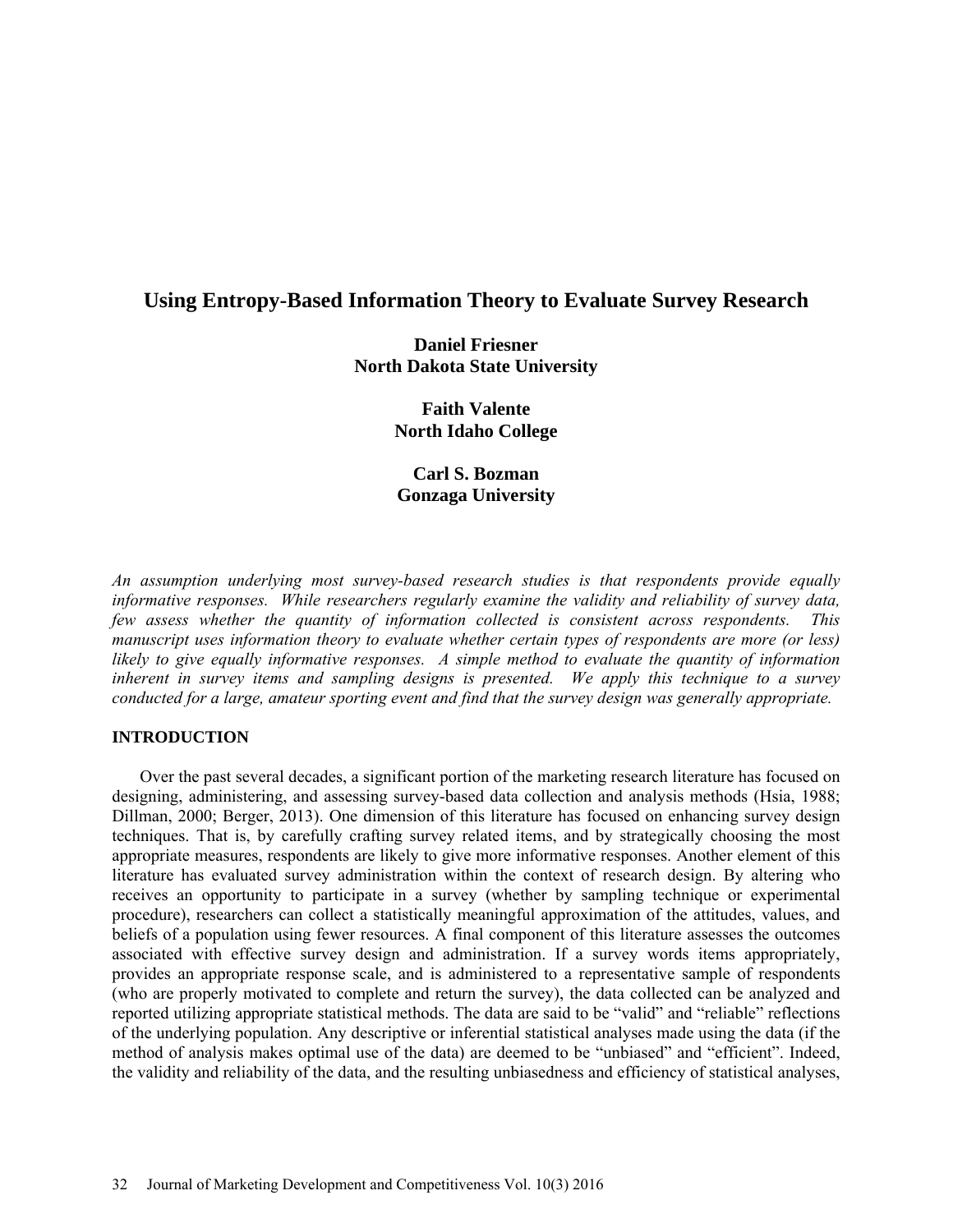are the primary criteria upon which the usefulness of survey-based research projects are usually based (Cottrell & McKenzie, 2005; Smith & Albaum, 2005).

Although many contributions to each portion of the research method literature have been made, Eisend (2015) notes that the aggregate improvement in research methods are insignificant when compared to knowledge acquisition in marketing related subject areas. For example, the advertising or integrated communications field, as a whole, has matured more rapidly than the development of the research methods which are used to evaluate theories produced in this area of study. Advertising inquiries have become more specialized and incremental in nature as a consequence of our more advanced understanding of the integrated communications nexus. Research methods are needed which better accommodate the correspondingly broader range of communication phenomena as well as improve discrimination among communication effects. Otherwise, the empirical methods employed by survey researchers may prove less than adequate and lead to confounding conclusions. As an illustrative example, consider the concept of empathy; an important communication ability people use to implicitly understand and relate to the world around them (Hoffman, 2000). This automatic or reflective identification with another person's perceived thoughts, feelings, and behaviors is a perceptive state that can be induced by communication stimuli. Lijiang (2010) describes how empathetic messages have an effect on knowledge acquisition and persuasion. Several other researchers have shown that empathy has no such effect on consumer reactions to communication stimuli (Massi Lindsey, Yun, & Hill, 2007; Merolla, Zhang,  $\&$  Sun, 2013). One plausible explanation for the former inconsistent findings, with regard to the effects of empathetic communications, may be different quantities of information provided by alternative groups of research participants.

Consider the potential confounding effects of community boundedness on the empathetic perceptions of people. Community boundedness describes the differential extent to which an issue affects groups of people in a population and which, as a result, may affect the quantity of information those respondents provide (Rucinski, 2004). Community boundedness exerts a direct influence on knowledge acquisition. More specifically, the previous author documents how people of higher social-economic status knew less about a medical insurance program targeted at the poor than did people of a lower social-economic status regardless of personal relevance. Bas and Grabe (2015) also describe how differences in the emotional response among people, due to empathetic stimuli, results in smaller knowledge discrepancies between higher and lower educated groups.

Yet a crucial assumption underlying quantitative survey research analyses is that a specific respondent (whether overall or within a given aspect of a research design, such as a sampling stratum) will provide the same quantity of information in his or her responses as every other respondent in the same aspect of the research design. There is little value in examining the *quality* of the information contained in a data set (i.e., the data's reliability and validity, and the unbiasedness and efficiency of the statistical results), if this assumption is violated and the *quantity* of information provided by respondents is minimal or varies substantially across respondents (Friesner, Khayum, & Schibik, 2013). Any research procedure that could be used to assess the veracity of the equality in information assumption across groups of empathetic respondents, or any other respondent groups, could be a significant contribution to research methodology as applied within any sub-field of marketing, including integrated communications.

To illustrate the value of this distinction, consider the common research analogy of an archer shooting arrows at a target, where each arrow represents a respondent's completed survey responses. The concepts of validity and (in its application in statistics) unbiasedness are concerned with whether the arrows hit (or miss) the target, while reliability and (again, in its use in statistical analysis) efficiency pertains to the pattern with which the arrows cluster on the target. If the data are valid and the statistical results are unbiased, the vast majority of the arrows hit the target near its center. If the data are reliable (and efficient), the arrows are grouped very closely together, hopefully (if valid and unbiased) near the center of the target. In this analogy, the *quantity* of information refers to the size and shape of the target itself. If the target is very large (i.e., respondents provide large quantities of information) it is easier to hit the target and cluster arrows near the center of the target. If the target is small (little information is provided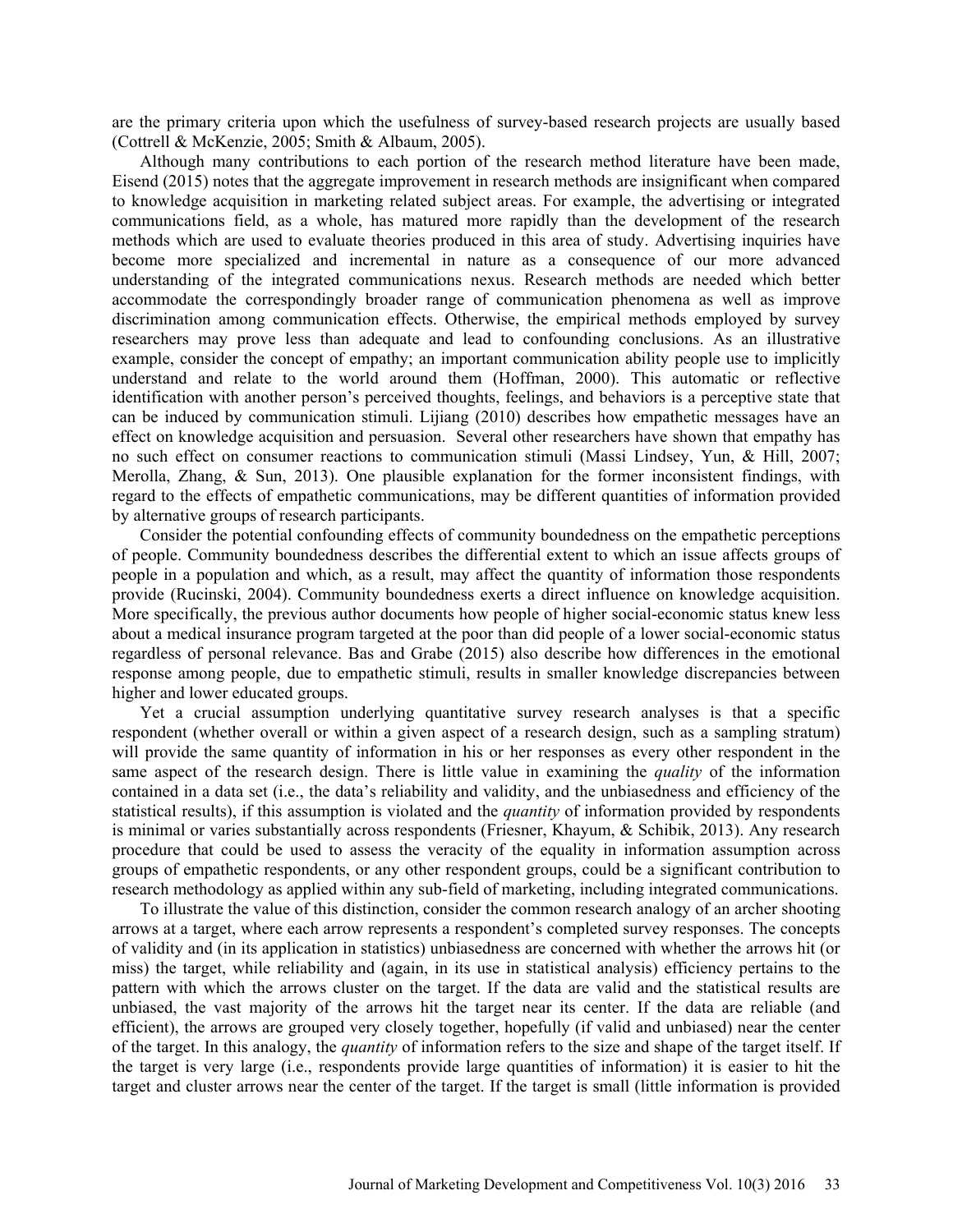by respondents) it is more difficult, and perhaps impossible, to either hit the target or to gauge whether the arrows are clustering together.

 In most research applications, any respondent characteristics that may impact the quantity of information in survey responses, and which are not explicitly controlled for in the research design, are assumed to be constant across respondents (Cottrell & McKenzie, 2005; Dowling, 2015). This assumption may often be inappropriate. For example, in pharmaceutical marketing studies, one must assume that all individuals who receive pharmacy services, or who are candidates to be prescribed a specific medication, have the same levels of health literacy (Mackert, Guadagno, Mabry, & Chilek, 2013). They must not only be equally informed about the nature of the medication, but must read and interpret survey items, which collect patient attitudes, values, beliefs, and preferences, in a consistent manner. When this assumption does not hold, it would be incorrect to treat each respondent's completed surveys in an equal manner and give them equal weight when statistically analyzing those responses. In such cases, the research design should be adapted (usually through stratification) to ensure that more informative responses receive different weight in subsequent statistical analyses (Dahl & Osteras, 2010).

This raises two interesting questions: first, is it possible to evaluate the quantity of information that respondents provide? And if so, is it possible to empirically identify those respondents who give more (or less) informative responses? This paper argues that the answer to these questions, from an *ex post* basis, can be "yes". More specifically, we demonstrate how information theoretic techniques can be applied to evaluate whether empathetic respondents, when evaluated over an array of related survey items, are likely to give more (or less) informative responses (Dahl & Osteras, 2010; Schibik, Khayum, & Friesner, 2012). In doing so, we provide researchers with a simple means to evaluate the quantity of information inherent in their survey items and sampling designs. As an empirical illustration, these methods are used to retrospectively evaluate the quantity of information collected from a survey-based research study conducted at a large, amateur sporting event. Large scale survey research projects (for example, clinical drug trials) which utilize pilot studies prior to full scale implementation could also use these tools prospectively (by analyzing the pilot study data and adjusting the full scale study accordingly) to maximize the quantity of information collected from respondents (Masri et al. 2012; Fiedler & Bebber, 2013; Fiedler, Bebber, & Oetjen, 2013).

The remainder of the paper proceeds in several steps. In the next section, we describe how measures of entropy, which are drawn from the information theory literature, can be used to capture the quantity of information in a series of related survey items. This leads to the creation of a testable hypothesis about the quantity of available information, around which an empirical model can be constructed to evaluate this hypothesis. The third section describes the data we use to illustrate our methodology and test our hypothesis, which come from an established marketing research study that has been implemented repeatedly at a well-known, annual, amateur basketball tournament (Bozman, Kurpis, & Fry, 2010; Kurpis, Bozman, & Kahle, 2010). Results are presented and interpreted in the fourth section. We conclude the paper by summarizing our findings, discussing their implications to the marketing research literature, and suggesting some future areas of inquiry related to information entropy.

#### **ENTROPY-BASED INFORMATION MEASURES**

The use of entropy to measure the quantity of information contained in a survey rests upon several assumptions. The first, and most important, assumption is a prior expectation of ignorance on the part of the researcher (Jaynes, 1957, 1982). Within the context of survey design, this implies that a survey is designed and administered such that the researcher has no prior expectations concerning the distribution of responses for a given survey item or scale (collected over a set of individuals), or a given individual (collected over a set of survey items or scales). That is, the ignorance assumption requires that the survey is designed to minimize the likelihood of leniency, common method variance and/or framing biases (among other design issues) which reduce the sensitivity of the survey item(s) or scale(s) being analyzed (Smith & Albaum, 2005). Under this prior expectation, the expected distribution of responses is uniform.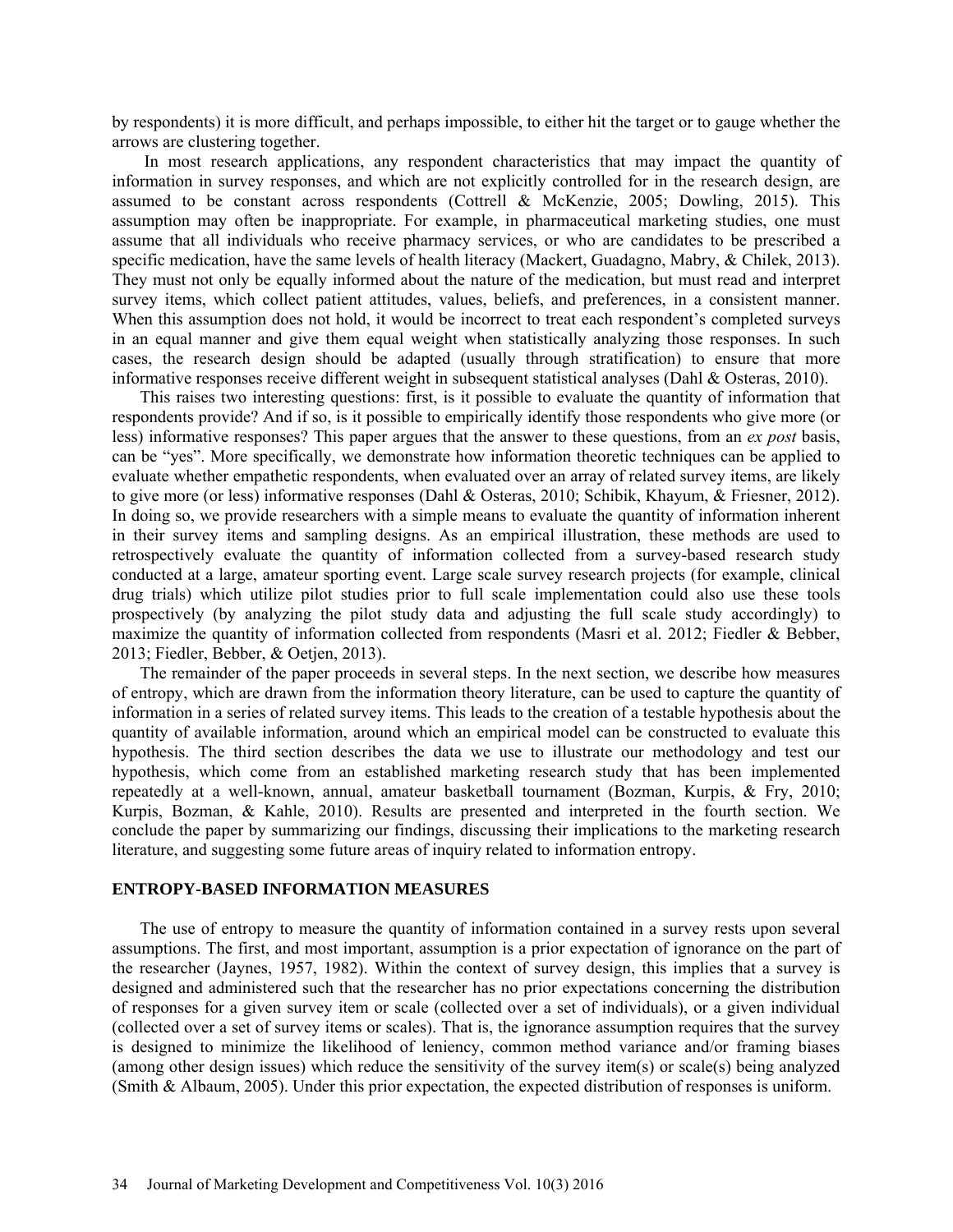The concept of entropy can be effectively applied to survey items (or scales) with mutually exclusive and collectively exhaustive, multiple choice responses (Cox, 1980). In a given survey item, respondents typically choose from a discrete set of  $k = 1,...,K$  possible responses.<sup>1</sup> For each possible response k, it is possible to calculate the proportion of responses  $(p_k)$  that fall into that category for a given sample of data. Consistent with most statistical principles, information theory requires that the proportions be proper; that is:  $0 \le p_k \le 1$  and  $\sum_{k=1}^{K} p_k = 1$ . Shannon (1948), Finn and Roberts (1984), Golan (2006), and Golan, Judge, and Miller (1996), among others, have demonstrated that the entropy, or quantity of information in the system of responses, can be characterized as:

$$
H(p) = -\sum_{k=1}^{K} p_k \log_2(p_k) \tag{1}
$$

where H indicates the entropy measure and  $log<sub>2</sub>($ ) represents the base two logarithm. It is also customary to assume that  $p_k log_2(p_k) = 0$  when  $p_k = 0$  (Golan et al. 1996). Under this formulation, entropy is maximized, when  $p_k = 1/K$ , for every k. In other words, entropy is maximized when the researcher's assumption of ignorance is appropriate and the proportions contain as little information as possible, i.e. no deviation from the expected distribution. Any empirical realization of  $p_k$ s that deviate from maximum entropy also deviate from these prior expectations. By focusing on the distribution of responses, the entropy measure simultaneously encompasses measures of central tendency (which measure specific types of validity) as well as measures of variability (which are used to assess reliability) in the data.

Dahl and Osteras (2010) argue that, in relative terms, the total amount of information that can be gleaned from this variable is given by the ratio of the actual, estimated entropy, divided by the maximum possible entropy value. This ratio can be used in survey design as a guide to choosing the number of points (K) in the response scale. As an example, the authors considered the Norwegian Functional Assessment Scale which is available in two versions, one of which employs a 4 point response scale for each of the 39 items in the survey, while the other employs a 5 point scale for the same 39 items. The authors found that the average percentage of information contained in the 4 point scale was 34.5 percent, while the 5 point scale extracted 40.1 percent of maximum available information in the data. Hence the 5 point scale is preferred to the 4 point scale on the grounds that (all else constant) an optimally designed response scale should (a priori) provide a distribution of responses that is as close to uniformly distributed (and is as close to maximum entropy) as possible.

Researchers typically ask a sample of respondents to address multiple items in a survey. Let  $I=1,...,L$ denote the number of survey items (or the same survey item over time if the survey is administered repeatedly) and let  $i=1,...,n$  denote the respondents in the sample. For simplicity, we further assume that each of the n respondents completes the same set of L survey items, and that each of the L survey items uses the same  $\overline{K}$  response scales.<sup>2</sup> This provides two possible methods of analyzing the information content in a given survey. One method is to aggregate over individuals and examine the distribution of  $p_k s$ across a series of survey items, in which case  $p_{kl} = \frac{\sum_{i=1}^{n} D_{kli}}{n}$  $\frac{1}{n_l}$ , for each k = 1,...,K, where D is a binary (or dummy variable) indicator that gives a value of 1 if respondent i gave response k for survey item l, and a value of zero otherwise. Entropy then is calculated as a variable over  $l = 1, \ldots, L$  units of observation (time periods) and subsequently recorded as a variable, which can be analyzed statistically:

$$
H_l(p) = -\sum_{k=1}^{K} p_{kl} \log_2(p_{kl})
$$
 (1b)

Friesner et al. (2013), for example, use a series panel of (repeatedly administered) business outlook surveys conducted by the New York Federal Reserve Bank to characterize the quantity of information contained in specific types of business outlook surveys.

Alternatively, if one is interested in determining which survey respondents provide greater or lesser quantities of information across individual respondents, it is necessary to examine a single administration of a survey and aggregate responses for each individual over a series of L related questions. This leads to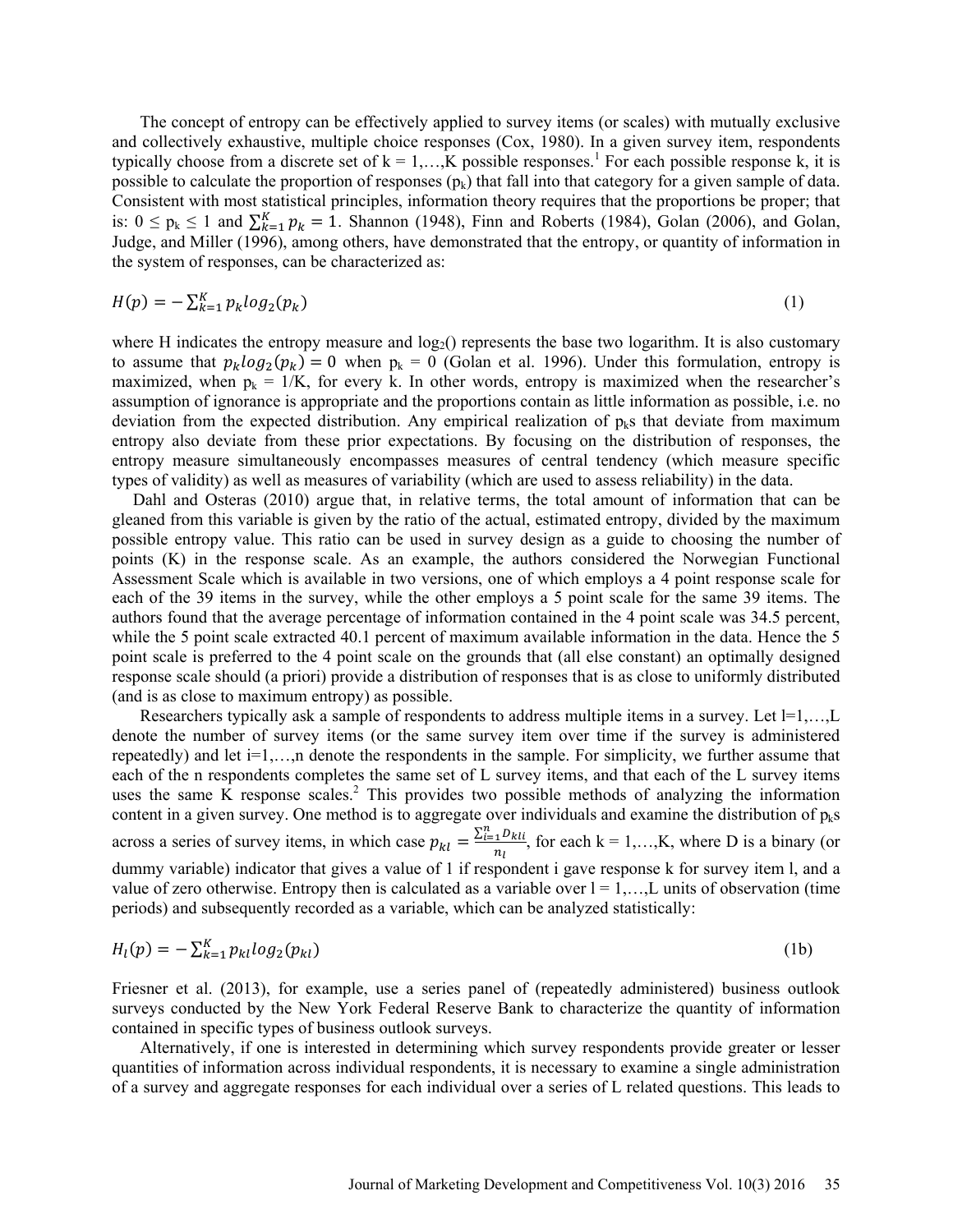a slightly different characterization of the information entropy formulation. Define:  $p_{ik} = \frac{\sum_{l=1}^{L} D_{kli}}{L}$  $\frac{1}{L_i}$ , for each  $k = 1,...,K$ , where D is defined previously and  $L_i$  is the total number of survey items answered by respondent  $i^3$ . Entropy then is calculated as a variable over the n observations in the sample:

$$
H_i(p) = -\sum_{k=1}^K p_{ki} \log_2(p_{ki})
$$
\n<sup>(1c)</sup>

Consistent with our previous discussion, equation (1c) can be expressed as an absolute measure, or divided by the maximum entropy attainable over the L possible survey items and subsequently expressed as a proportion of total entropy in the system.

Equation (1c) provides the basis for our testable hypothesis. Our prior assumption is that of ignorance; each respondent who completes the survey is equally likely to give any possible response to a given survey item. Thus, over L survey items, each respondent is equally likely to select any of the K possible responses for any of the L survey items. If, over the L items in a survey, respondents provide an equal quantity of information in their responses, then the entropy calculation provided in (1c) should not vary systematically across individuals, or across groups of individuals who share similar sociodemographic characteristics. The null and alternative hypotheses in this study can therefore be expressed as follows:

### *H0: No mean differences in information entropy exist across groups of respondents HA: Mean differences in information entropy exist across groups of respondents*

Concomitantly, if respondents systematically give non-uniform responses across the L items in the survey based on one or more socio-demographic factors, evidence exists to suggest that different groups of respondents give more (or less) information when completing those survey items. For any single social or demographic characteristic, one can calculate the entropy measure in (1c) and apply analysis of variance (or its nonparametric analog, the Kruskal-Wallis test) to reject or fail to reject the null hypothesis (Smith & Albaum, 2005; Slack & Baidoo, 2015). Alternatively, regression analysis can be used to assess the null hypothesis when an individual respondent may belong to a variety of different demographic groups and/or express a variety of different social characteristics (Smith & Albaum, 2005; Slack & Baidoo, 2015).

Assume that each survey respondent was randomly selected to participate in the survey and that no selection or other response biases exist in the survey's administration. Then define  $\varepsilon_i$  as a random error term (over i =1,...,n observations), define  $X^q$  as one of Q respondent social characteristics or demographic variables, define  $\alpha$  as an estimated intercept and  $\beta^q$  as one of q = 1,..,Q slope parameters to be estimated. The regression equation of interest can consequently be stated as linear in parameters with the following form:

$$
H_i(p) = \alpha + \sum_{q=1}^{Q} \beta^q X_i^q + \varepsilon_i \tag{2}
$$

Under the null hypothesis, each parameter estimated (whether tested individually or jointly) should be statistically no different from zero. That is, for individual characteristics:

$$
H_0: \beta^q = 0 \text{ for each } q = 1, \dots, Q
$$
  
\n
$$
H_A: \beta^q \neq 0 \text{ for each } q = 1, \dots, Q
$$
\n(3)

For joint tests:

$$
H_0: \beta^1 = \beta^2 = \beta^2 = 0
$$
  
H<sub>A</sub>: Not H<sub>0</sub> (4)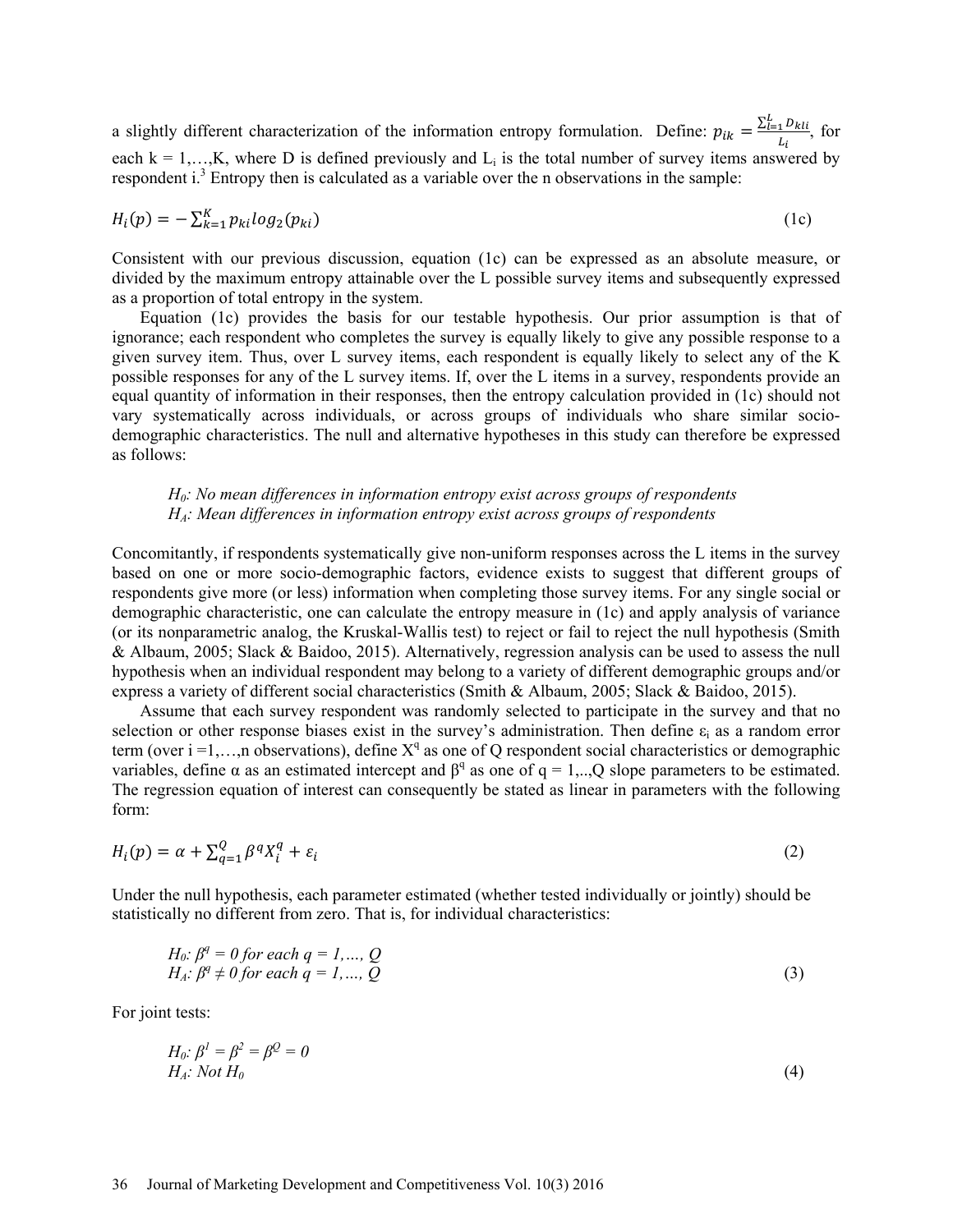Having specified our basic statistical analysis, it is necessary to address some ancillary issues that pertain to estimating equation (2). First, traditional entropy measures are unbounded on the lower end, but have a fixed upper bound by construction, which varies based on the number of survey items (L) and the number of possible responses (K) in each item. To address this issue, we normalize our entropy measure by dividing each entropy value by its maximum. This yields a normalized entropy measure, which is consistently bounded on the closed unit interval, and (given an appropriate, randomly identified survey administration) facilitates estimation using a two-sided Tobit model (Golan et al., 1996; Greene, 2000). Hypothesis tests on individual parameters can be conducted using standard t-tests, while joint tests of parameters can be conducted using a (likelihood ratio) chi-square test. In all cases, we use a 5 percent level of statistical significance, although significance at the 10 percent level is also noted. As in most regression analysis, it is common to identify certain types of demographic characteristics (for example, respondent gender) using a set of F mutually exclusive and collectively exhaustive dummy variables. To avoid perfect multicollinearity, we drop one of these variables and include F-1 of these variables in the regression (Greene, 2000). All resulting parameter estimates for the included dummy variables are interpreted relative to the omitted category.

 Having specified our null hypothesis and model of analysis, it is important to note several practical considerations when applying this methodology. First, if a survey is designed and administered appropriately, one should expect that no statistical differences in the quantity of information exist across groups of respondents. In other words, *a lack of statistical significance across (groups of) respondents is evidence (but not proof) that the survey was designed and administered appropriately.* Rejection of the null hypothesis (whether overall or for specific subsets of respondents) may indicate the need to adjust the survey's design and/or administration to better capture the information being provided by respondents.

Second, if one rejects the null hypothesis for a group of respondents, it implies that the group identified by the significant estimate(s) is giving a fundamentally different set of responses, as measured by information entropy, than other groups of respondents. Under the strictest interpretation of entropy, any effect that moves a respondent's entropy away from the maximum value (i.e., results that are nonuniform, or clustered towards either end of a response scale) leads to the collection of less information than effects that move responses closer to the maximum entropy value. However, and unlike the application of entropy provided by Dahl and Osteras (2010), this does *not* mean that these groups are less interesting to the researcher to study. Rather, any such findings imply that these respondents simply answered the survey in a fundamentally *different* manner than others who completed the survey and could result in misleading interpretations should group responses be aggregated. How researchers address these groups (through stratified sampling, by altering the response scales, changing the wording of the survey items, etc.) must be determined by the researcher based on the population being studied and the phenomena being investigated.

### **DATA**

The data we evaluate are drawn from a survey administered at the annual Hoopfest basketball tournament: the largest 3-on-3 amateur basketball tournament in the world (Schnell, 2014). One quarter of a million people were estimated to attend and participate in or watch this three-day basketball event. The data used in this study come from a survey administration during the 2013 Hoopfest tournament, and its overall design and administration, based on previous iterations of the survey, have been discussed elsewhere in the literature (Bozman et al., 2010; Kurpis et al., 2010). Survey responses were anonymous, and the (anonymous) survey data are freely available on the Hoopfest website: http://www.spokanehoopfest.net/organization/Pages/history.aspx. Because the data are anonymous, analyzed as secondary data and lie within the public domain, our analysis is not considered human subjects research and was not subject to institutional research board approval.

The primary survey elements of interest in this study are questions 7a through 7i, which together comprise a nine-item values scale. These nine scale items have previously been shown to demonstrate evidence of both nomological and predictive validity (Bearden & Netemeyer, 1999). More specifically,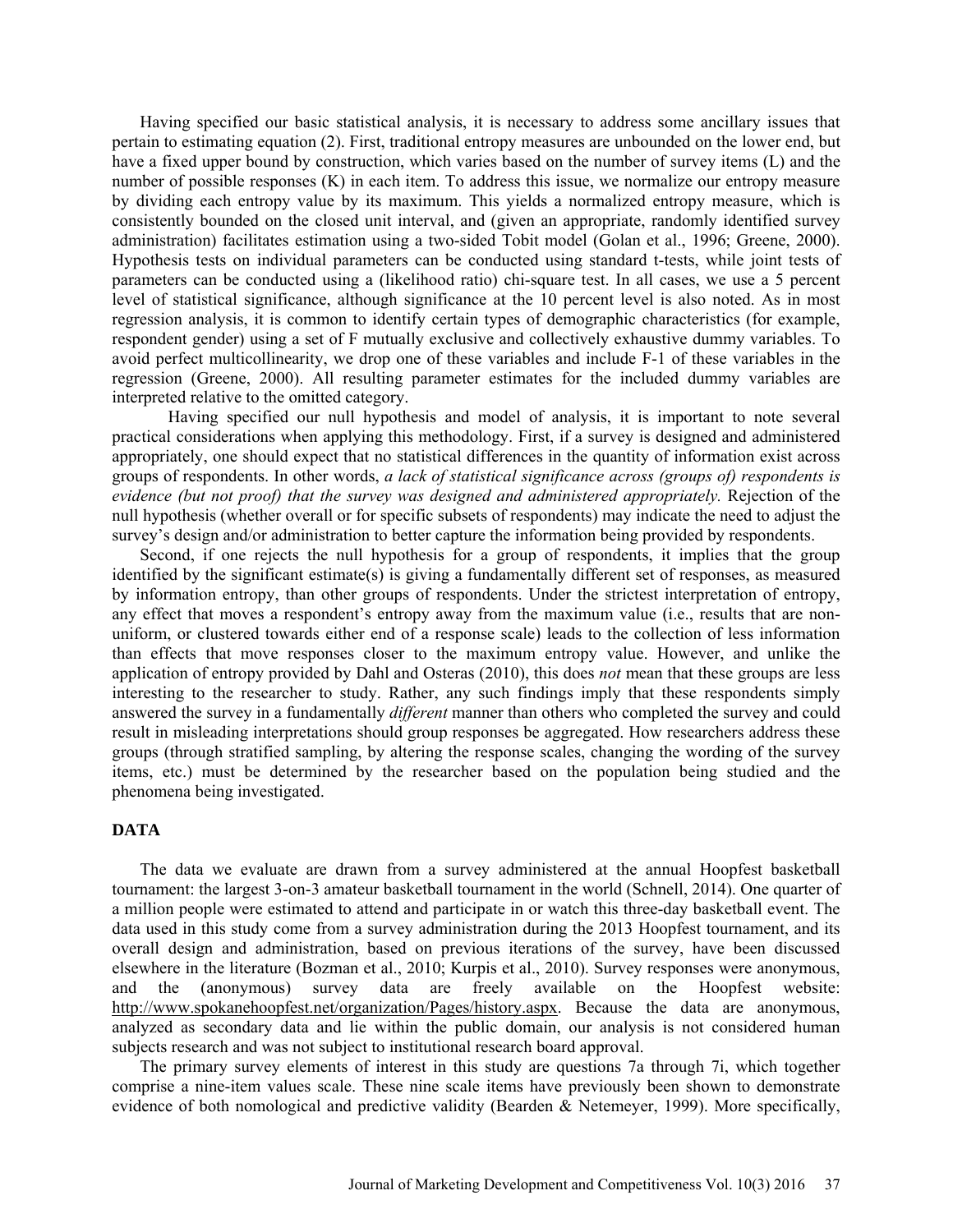these nine value scale items highlight how social affiliation values, personally oriented values, and external stimulation values influence what people do as they go about their daily lives (Kahle, 1983; Homer & Kahle, 1988).

The nine scale items require respondents to rate how much they value specific activities and how much they want to experience those activities or accomplishments in their daily lives. The activities or accomplishments include: having a sense of belonging, experiencing excitement, having a warm relationship with others, experiencing self-fulfillment, being respected by others, experiencing fun and enjoyment in life, having security, having self-respect, and experiencing a sense of accomplishment. Individuals are asked to rate their responses on a 1 to 9 scale, with 1 being "Very Unimportant" and 9 being "Very Important".

 Consistent with equation (1c), we calculate a single entropy measure for each individual by identifying the proportion of an individual's responses over the nine survey items  $(L = 9)$  that a person gave each of the  $K = 9$  possible scale responses. These survey items are generally applicable to the human condition, worded simply and clearly, and the response scales are sufficiently clear and broad in anchoring to meet the assumptions of the empirical model. In other words, the questions should apply equally and be equally interpreted by respondents. The responses should be sufficient to accurately and precisely assess information entropy in such a way as to support or reject the maintained assumption of ignorance concerning the actual, empirical distribution of responses.

Examination of the survey suggests that several possible remaining survey items can be used to classify or categorize respondents. For example, the survey asks respondents to reveal their gender, age (in years), zip code of residence, whether they are attending Hoopfest because they are participating as a player, spectator, volunteer, or for some other reason. Respondents are also asked to report the number of times they have attended a Hoopfest tournament, their level of satisfaction with the tournament, whether each respondent plans to attend future Hoopfest tournaments, the respondent's perception of the importance of the Hoopfest tournament to the local community, the respondent's perceptions regarding her/his ability to get caught up in others' feelings, and the respondent's perceptions regarding his or her empathy towards others. The respondent's age and number of times attending Hoopfest were recorded as quantitative variables. The remaining variables (which are themselves discrete or not directly interpretable in a quantitative and marginal fashion) were discretized into a series of mutually exclusive and collectively exhaustive dummy variables. In most cases a dummy variable was created for each possible response to a given question. However, to prevent multicollinearity in the regression analysis, some of these discrete variables were also combined into more aggregated groups of responses. For example, in cases where a five point Likert scale is used (strongly disagree, disagree, neither agree nor disagree, agree, and strongly agree), the results were aggregated into three categories by combining the strongly agree and agree responses together, as well as combining the strongly disagree and disagree responses.

The full sample contained 418 responses. After eliminating individuals who failed to provide a complete set of responses, we are left with a working sample of 314 responses, which represents a 75.1 percent survey completion rate.

#### **RESULTS**

Table 1 contains the names, definitions and descriptive statistics for each of the variables used in the analysis. Given that there are nine possible responses in the scale, the maximum possible entropy available in the system is 3.170. The mean level of entropy in the sample is 1.005, which implies that slightly more than thirty percent (31.7 percent) of the maximum possible entropy is captured in the responses. This number is consistent with the percentage of entropy captured in the Dahl and Osteras study (2010).

Approximately half (47.5 percent) of respondents were female. The mean age of respondents was 32.65 years of age, and only 6.3 percent of respondents were minors. Slightly more than half (51.3 percent) of the respondents attended Hoopfest in order to participate as a player, while approximately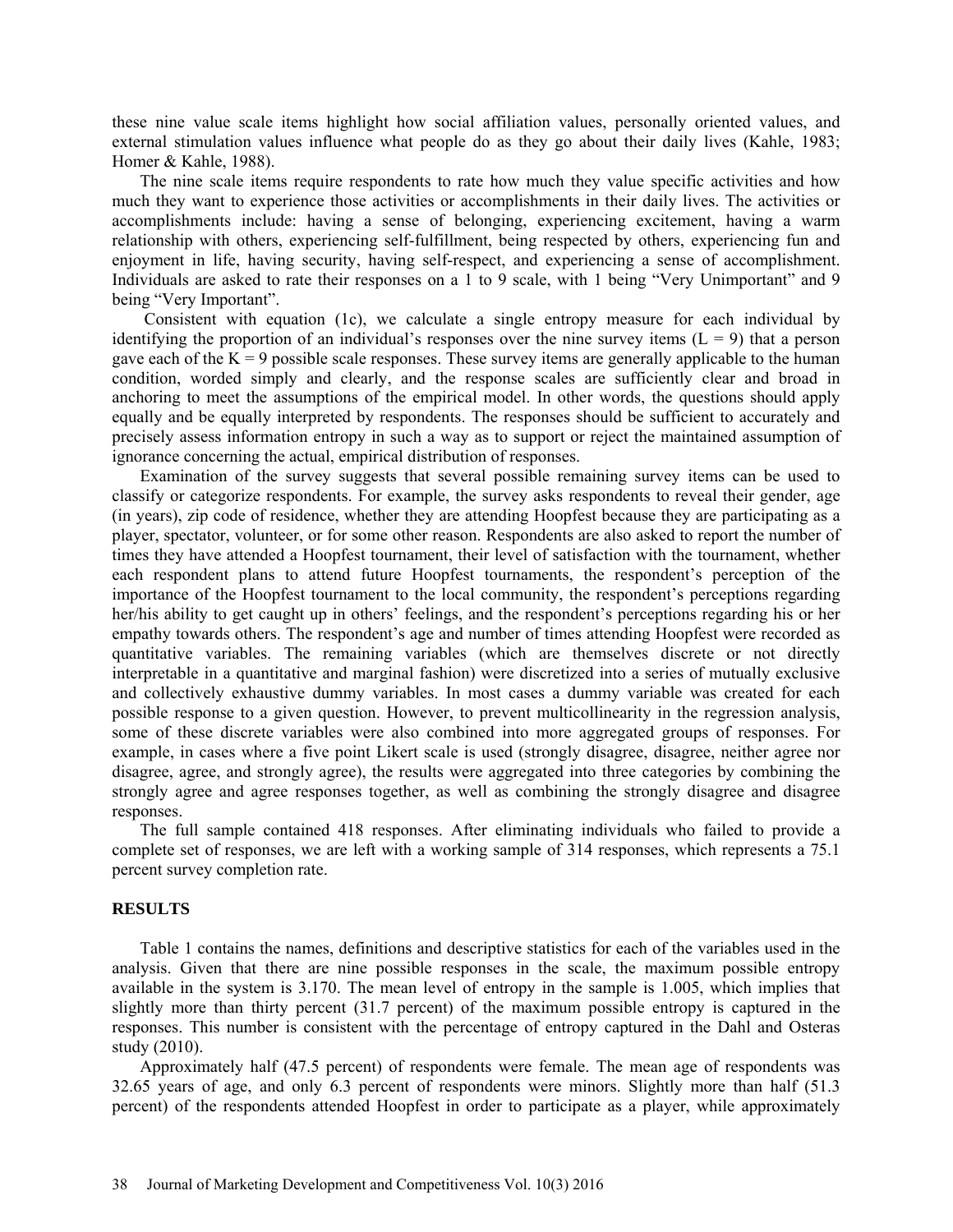30.6 percent participated as a viewer, 14.6 percent participated as a volunteer, and the remainder (3.5 percent) participated in other ways. At the mean, the typical respondent had previously attended 6.52 previous Hoopfest events. Approximately 78.9 percent of participants lived outside of the host city (Spokane, WA), with the remaining 21.1 percent living in various areas within Spokane. Within the sample, 98.4 percent of respondents indicated they were satisfied with the Hoopfest event, and 89.8 percent indicated the intent to attend future Hoopfest events. Approximately 99.4 percent of respondents reported a belief that Hoopfest was good for the local community. With regard to empathy, 65.6 percent of respondents reported that they have a degree of empathy and are able to understand how people feel before being told, while 25.8 percent provided a neutral response and 8.6 percent reported that they disagreed or strongly disagreed with the notion that they were empathetic. Concomitantly, 26.4 percent of respondents agreed or strongly agreed that they get caught up in the feelings of others, while 39.8 percent disagreed or strongly disagreed with this statement. The remaining 33.8 percent of respondents neither agreed nor disagreed with this statement.

| <b>Variable</b> | <b>Description</b>                                                                                                                                           | <b>Mean</b> | Std. Dev. |
|-----------------|--------------------------------------------------------------------------------------------------------------------------------------------------------------|-------------|-----------|
| <b>ENTROPY</b>  | <b>Entropy Calculation</b>                                                                                                                                   | 1.005       | 0.753     |
| <b>NENTROPY</b> | Normalized (Proportional) Entropy Calculation                                                                                                                | 0.317       | 0.238     |
| <b>PLAY</b>     | Binary variable identifying participants who play in the<br>Hoopfest tournament                                                                              | 0.513       |           |
| <b>WATCH</b>    | Binary variable identifying participants who primarily<br>watch the Hoopfest tournament                                                                      | 0.306       |           |
| <b>VOL</b>      | Binary variable identifying participants who primarily<br>volunteer at the Hoopfest tournament                                                               | 0.146       |           |
| <b>OTHER</b>    | Binary variable identifying participants who attend the<br>Hoopfest tournament for other reasons                                                             | 0.035       |           |
| <b>SATIS</b>    | Binary variable identifying participants who are satisfied<br>(slightly, moderately or very) with the Hoopfest<br>tournament                                 | 0.984       |           |
| <b>DISSATIS</b> | Binary variable identifying participants who are<br>dissatisfied (slightly, moderately or very) with the<br>Hoopfest tournament                              | 0.016       |           |
| <b>NVSATIS</b>  | Binary variable identifying participants who are not very<br>satisfied with the Hoopfest tournament                                                          | 0.309       |           |
| <b>NOATT</b>    | The total number of times participants report attending<br>the Hoopfest tournament                                                                           | 6.519       | 6.019     |
| <b>ATTEND</b>   | Binary variable identifying participants who definitely or<br>probably will attend the Hoopfest tournament in 2014                                           | 0.898       |           |
| <b>UATTEND</b>  | Binary variable identifying participants who may or may<br>not attend the Hoopfest tournament in 2014                                                        | 0.083       |           |
| <b>NATTEND</b>  | Binary variable identifying participants who definitely or<br>probably will not attend the Hoopfest tournament in<br>2014                                    | 0.019       |           |
| <b>IMPCOMM</b>  | Binary variable identifying participants who believe that<br>the Hoopfest tournament is (slightly, moderately or very)<br>important to the Spokane community | 0.994       |           |

### **TABLE 1 DESCRIPTIVE STATISTICS**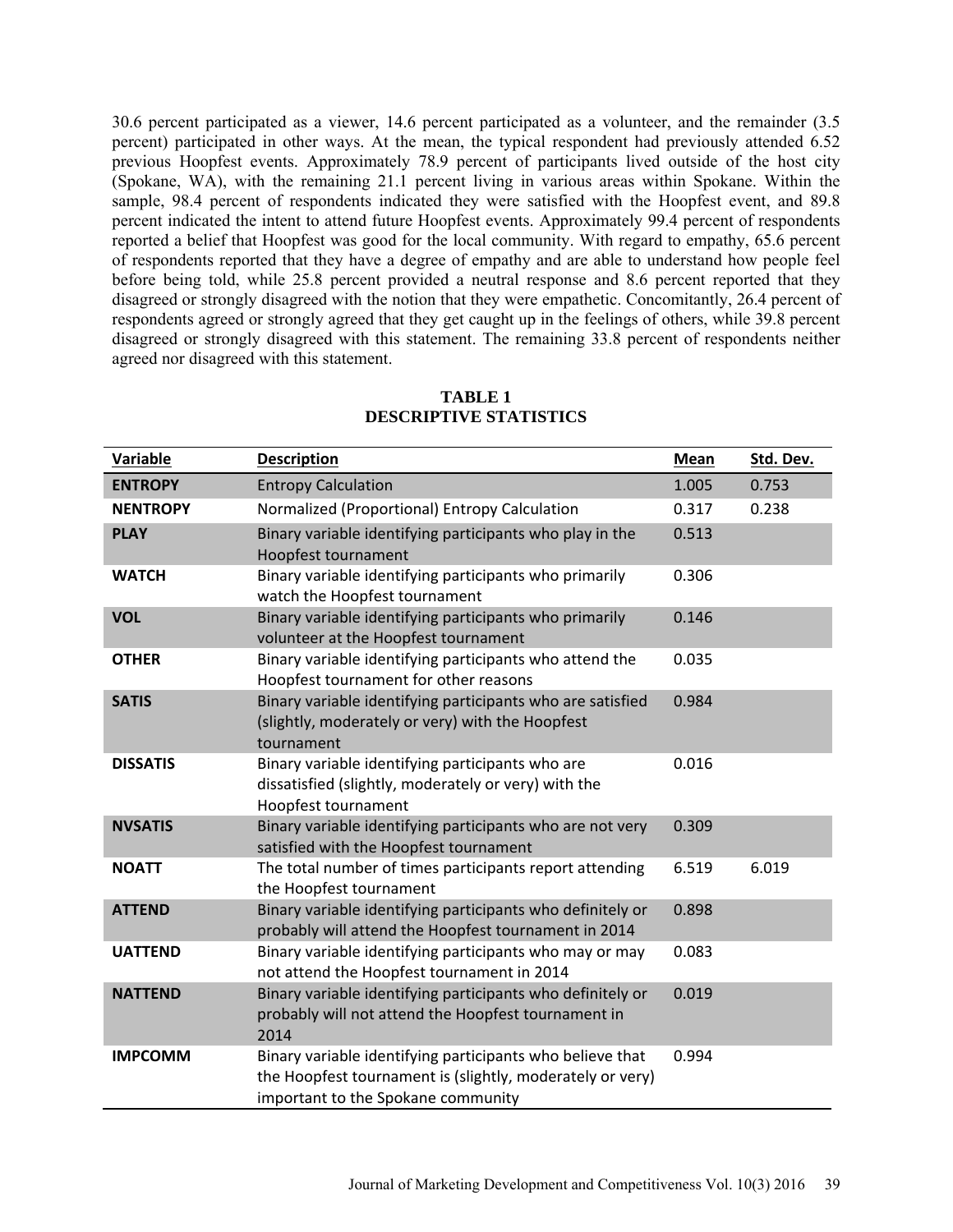| <b>UCOMM</b>    | Binary variable identifying participants who believe that<br>the Hoopfest tournament is (slightly, moderately or very)<br>unimportant to the Spokane community | 0.006  |        |
|-----------------|----------------------------------------------------------------------------------------------------------------------------------------------------------------|--------|--------|
| <b>NIMPCOMM</b> | Binary variable identifying participants who believe that<br>the Hoopfest tournament is not very important to the<br>Spokane community                         | 0.146  |        |
| <b>DFEEL</b>    | Binary variable identifying participants who disagree or<br>strongly disagree that they get caught up in other<br>people's feelings easily                     | 0.398  |        |
| <b>UFEEL</b>    | Binary variable identifying participants who neither agree<br>nor disagree that they get caught up in other people's<br>feelings easily                        | 0.338  |        |
| <b>AFEEL</b>    | Binary variable identifying participants who agree or<br>strongly agree that they get caught up in other people's<br>feelings easily                           | 0.264  |        |
| <b>DEMPATHY</b> | Binary variable identifying participants who disagree or<br>strongly disagree that they can often understand how<br>people are feeling before they are told    | 0.086  |        |
| <b>UEMPATHY</b> | Binary variable identifying participants who neither agree<br>nor disagree that they can often understand how people<br>are feeling before they are told       | 0.258  |        |
| <b>AEMPATHY</b> | Binary variable identifying participants who agree or<br>strongly agree that they can often understand how<br>people are feeling before they are told          | 0.656  |        |
| <b>AGE</b>      | Respondent age in years                                                                                                                                        | 32.653 | 16.207 |
| AGEU18          | Binary variable identifying respondents under age 18                                                                                                           | 0.194  |        |
| <b>AGE1829</b>  | Binary variable identifying respondents aged 18-29                                                                                                             | 0.299  |        |
| AGE3039         | Binary variable identifying respondents aged 30-39                                                                                                             | 0.191  |        |
| <b>AGE4049</b>  | Binary variable identifying respondents aged 40-49                                                                                                             | 0.156  |        |
| AGE50P          | Binary variable identifying respondents under aged 50<br>and older                                                                                             | 0.159  |        |
| <b>ZSPOKANE</b> | Binary Variable identifying Spokane residents by zip code                                                                                                      | 0.213  |        |
| Z99223          | Binary Variable identifying Spokane residents by zip code<br>99223                                                                                             | 0.048  |        |
| Z99206          | Binary Variable identifying Spokane residents by zip code<br>99206                                                                                             | 0.048  |        |
| Z99203          | Binary Variable identifying Spokane residents by zip code<br>99203                                                                                             | 0.022  |        |
| Z99204          | Binary Variable identifying Spokane residents by zip code<br>99204                                                                                             | 0.003  |        |
| Z99202          | Binary Variable identifying Spokane residents by zip code<br>99202                                                                                             | 0.016  |        |
| Z99201          | Binary Variable identifying Spokane residents by zip code<br>99201                                                                                             | 0.019  |        |
| Z99207          | Binary Variable identifying Spokane residents by zip code<br>99207                                                                                             | 0.022  |        |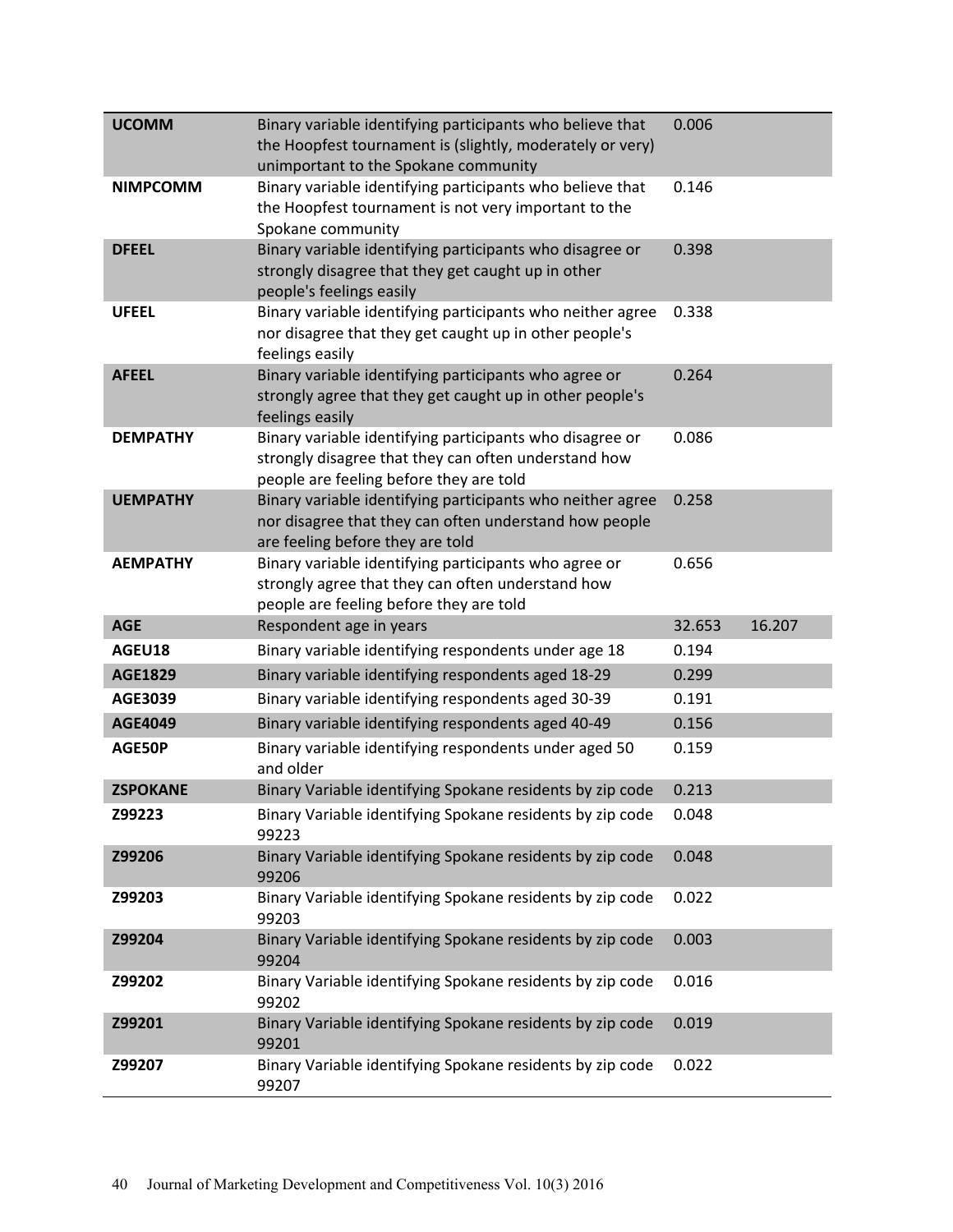| Z99205                        | Binary Variable identifying Spokane residents by zip code<br>99205 | 0.035 |
|-------------------------------|--------------------------------------------------------------------|-------|
| <b>ZOTHER</b>                 | Binary Variable identifying non-Spokane residents by zip<br>code   | 0.787 |
| <b>FEMALE</b>                 | Binary Variable identifying female respondents                     | 0.475 |
|                               |                                                                    |       |
| <b>Number of Observations</b> | 314                                                                |       |

Table 2 contains Analysis of Variance (ANOVA) and Kruskal-Wallis tests to determine whether the distribution of entropy varies systematically by respondent characteristics. No statistically significant differences exist in the quantity of information across respondents based on their ability to get caught up in others' feelings (ANOVA prob. =  $0.178$ ; Kruskal-Wallis prob. =  $0.276$ ), perceived empathy (ANOVA prob.  $= 0.444$ ; Kruskal-Wallis prob.  $= 0.458$ ), reason for attending Hoopfest (ANOVA prob.  $= 0.831$ ; Kruskal-Wallis prob. =  $0.662$ ), intention to attend future Hoopfest events (ANOVA prob. =  $0.231$ ; Kruskal-Wallis prob.  $= 0.130$ ), by age category (ANOVA prob.  $= 0.913$ ; Kruskal-Wallis prob.  $= 0.936$ ), area of residence (ANOVA prob.  $= 0.181$ ; Kruskal-Wallis prob.  $= 0.169$ ) or by gender (ANOVA prob.  $=$ 0.090; Kruskal-Wallis prob.  $= 0.051$ ).

Statistically significant differences in information entropy did exist across respondents based on their levels of satisfaction with the event (ANOVA prob.  $= 0.014$ ; Kruskal-Wallis prob.  $= 0.016$ ), with the highest entropy values reported among those who were slightly satisfied (mean entropy  $= 0.487$ ) and moderately satisfied (mean entropy  $= 0.344$ ) compared to those who were dissatisfied (mean entropy  $=$ 0.206) and very satisfied (mean entropy  $= 0.299$ ). Statistically significant differences in entropy also existed across respondents based on their perceptions concerning the importance of the Hoopfest event to contribute to the local community (ANOVA prob.  $= 0.008$ ; Kruskal-Wallis prob.  $= 0.009$ ), with lower entropy values reported among those who felt the event was very important (mean entropy  $= 0.299$ ) compared to all other responses. The entropy of responses rose consistently and dramatically with the negativity of those perceptions. For example, those who felt the Hoopfest event was moderately unimportant provided a mean entropy of 0.763. Cumulatively, these results suggest that the null hypothesis can be rejected, especially among those respondents who differ in their perceptions of the community impact of the Hoopfest event and who are differentially satisfied with the event as a whole. It is also important to note that these results, while statistically significant, are also the variables for which respondents gave very skewed responses. For example, only five individuals believed that the Hoopfest tournament was only slightly important or unimportant to the local community. Moreover, only five respondents were dissatisfied (to any degree) with the Hoopfest tournament. Hence, it is possible that the significant differences in entropy exhibited in these two variables may be driven by extreme preferences at the tails of the distributions of these variables.

| <b>Dependent Variable:</b>                           |        |       | <b>NENTROPY</b>  |       |                       |       |  |
|------------------------------------------------------|--------|-------|------------------|-------|-----------------------|-------|--|
|                                                      |        |       | <b>ANOVA</b>     |       | <b>Kruskal-Wallis</b> |       |  |
| <b>Variable</b>                                      | Obvns. | Mean  | <b>Statistic</b> | Prob. | <b>Statistic</b>      | Prob. |  |
|                                                      |        |       |                  |       |                       |       |  |
| I get caught up in other<br>people's feelings easily |        |       |                  |       |                       |       |  |
| <b>Strongly Disagree</b>                             | 47     | 0.369 | 1.586            | 0.178 | 5.114                 | 0.276 |  |
| <b>Disagree</b>                                      | 78     | 0.344 |                  |       |                       |       |  |
| <b>Neither Agree nor</b>                             | 106    | 0.303 |                  |       |                       |       |  |

**TABLE 2 MEAN COMPARISONS**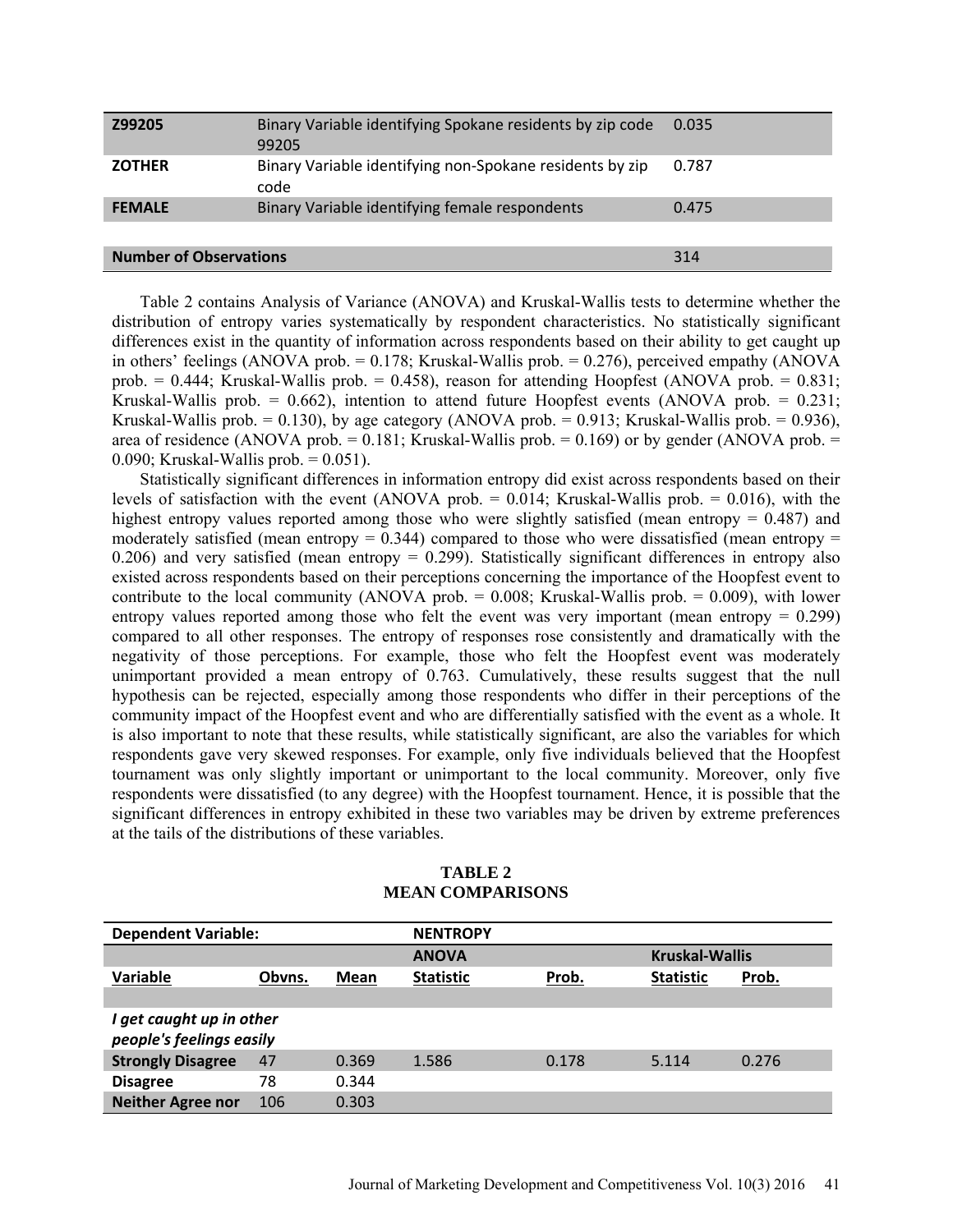| <b>Disagree</b>                                           |                |           |       |                |        |                |
|-----------------------------------------------------------|----------------|-----------|-------|----------------|--------|----------------|
| <b>Agree</b>                                              | 54             | 0.295     |       |                |        |                |
| <b>Strongly Agree</b>                                     | 29             | 0.251     |       |                |        |                |
|                                                           |                |           |       |                |        |                |
| I can often understand how people are feeling even before |                |           |       |                |        |                |
| they tell me                                              |                |           |       |                |        |                |
| <b>Strongly Disagree</b>                                  | $\overline{7}$ | 0.394     | 0.935 | 0.444          | 3.635  | 0.458          |
| <b>Disagree</b>                                           | 20             | 0.323     |       |                |        |                |
| <b>Neither Agree nor</b>                                  | 81             | 0.288     |       |                |        |                |
| <b>Disagree</b>                                           |                |           |       |                |        |                |
| <b>Agree</b>                                              | 138            | 0.340     |       |                |        |                |
| <b>Strongly Agree</b>                                     | 68             | 0.296     |       |                |        |                |
|                                                           |                |           |       |                |        |                |
| The primary reason you are                                |                |           |       |                |        |                |
| at Hoopfest                                               |                |           |       |                |        |                |
| <b>Play in Hoopfest</b>                                   | 161            | 0.315     | 0.293 | 0.831          | 1.590  | 0.662          |
| <b>Watch Hoopfest</b>                                     | 96             | 0.038     |       |                |        |                |
| <b>Volunteer at</b>                                       | 46             | 0.330     |       |                |        |                |
| <b>Hoopfest</b>                                           |                |           |       |                |        |                |
| <b>Another Reason</b>                                     | 11             | 0.372     |       |                |        |                |
|                                                           |                |           |       |                |        |                |
| How satisfied are you with                                |                |           |       |                |        |                |
| Hoopfest?                                                 |                |           |       |                |        |                |
| <b>Very Satisfied</b>                                     | 217            | 0.299     | 3.572 | $***$<br>0.014 | 12.586 | $***$<br>0.006 |
| <b>Moderately</b>                                         | 78             | 0.344     |       |                |        |                |
| <b>Satisfied</b>                                          |                |           |       |                |        |                |
| <b>Slightly Satisfied</b>                                 | 14             | 0.487     |       |                |        |                |
| <b>Slightly</b>                                           | 5              | 0.206     |       |                |        |                |
| <b>Dissatisfied</b>                                       |                |           |       |                |        |                |
| <b>Moderately</b><br><b>Dissatisfied</b>                  | 0              | <b>NA</b> |       |                |        |                |
| <b>Very Dissatisfied</b>                                  | $\mathbf 0$    | <b>NA</b> |       |                |        |                |
|                                                           |                |           |       |                |        |                |
| How likely are you to attend                              |                |           |       |                |        |                |
| Hoopfest next year?                                       |                |           |       |                |        |                |
| <b>Definitely will</b>                                    | 201            | 0.301     | 1.410 | 0.231          | 7.114  | 0.130          |
| <b>Attend</b>                                             |                |           |       |                |        |                |
| <b>Probably will</b>                                      | 81             | 0.339     |       |                |        |                |
| <b>Attend</b>                                             |                |           |       |                |        |                |
| May or May not                                            | 26             | 0.399     |       |                |        |                |
| <b>Attend</b>                                             |                |           |       |                |        |                |
| Probably will not                                         | 4              | 0.277     |       |                |        |                |
| <b>Attend</b>                                             |                |           |       |                |        |                |
| Definitely will not                                       | $\overline{2}$ | 0.156     |       |                |        |                |
| <b>Attend</b>                                             |                |           |       |                |        |                |
|                                                           |                |           |       |                |        |                |
|                                                           |                |           |       |                |        |                |

*How important do you feel Hoopfest is to the Spokane*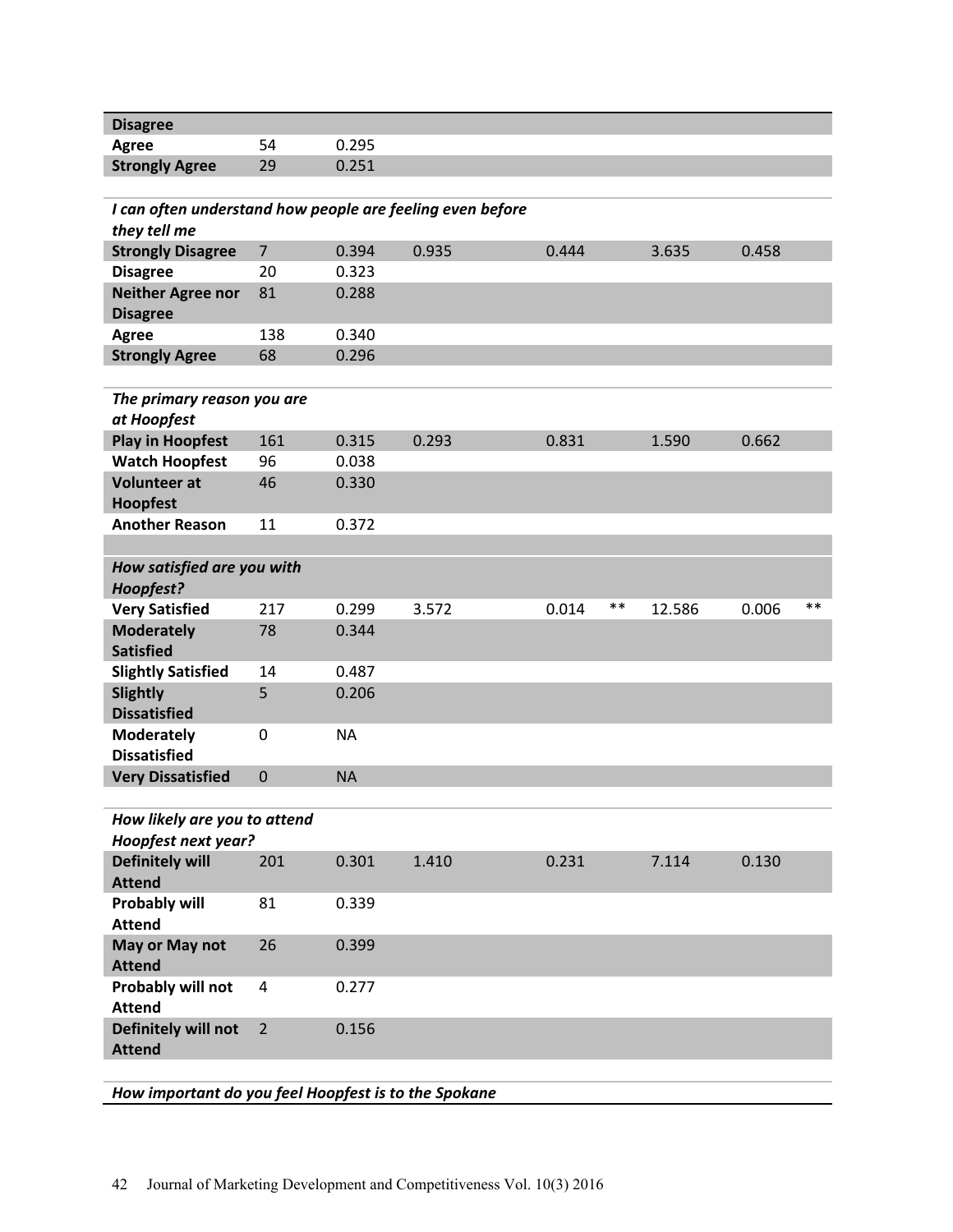| community?                                             |                |           |       |       |        |        |       |        |
|--------------------------------------------------------|----------------|-----------|-------|-------|--------|--------|-------|--------|
| <b>Very Important</b>                                  | 268            | 0.299     | 3.525 | 0.008 | $***$  | 13.442 | 0.009 | $***$  |
| <b>Moderately</b>                                      | 42             | 0.408     |       |       |        |        |       |        |
| Important                                              |                |           |       |       |        |        |       |        |
| <b>Slightly Important</b>                              | $\overline{2}$ | 0.480     |       |       |        |        |       |        |
| Slightly                                               | 1              | 0.597     |       |       |        |        |       |        |
| <b>Unimportant</b>                                     |                |           |       |       |        |        |       |        |
| <b>Moderately</b>                                      | $\mathbf{1}$   | 0.763     |       |       |        |        |       |        |
| <b>Unimportant</b>                                     |                |           |       |       |        |        |       |        |
| <b>Very Unimportant</b>                                | $\mathbf 0$    | <b>NA</b> |       |       |        |        |       |        |
|                                                        |                |           |       |       |        |        |       |        |
| <b>Age Categories</b>                                  |                |           |       |       |        |        |       |        |
| Under 18                                               | 61             | 0.343     | 0.245 | 0.913 |        | 0.817  | 0.936 |        |
| $18 - 29$                                              | 94             | 0.307     |       |       |        |        |       |        |
| $30 - 39$                                              | 60             | 0.316     |       |       |        |        |       |        |
| 40 - 49                                                | 49             | 0.309     |       |       |        |        |       |        |
| 50 and Older                                           | 50             | 0.313     |       |       |        |        |       |        |
|                                                        |                |           |       |       |        |        |       |        |
| <b>Zip Code of</b>                                     |                |           |       |       |        |        |       |        |
| <b>Residence</b>                                       |                |           |       |       |        |        |       |        |
| 99206                                                  | 15             | 0.294     | 1.435 | 0.181 |        | 11.626 | 0.169 |        |
| 99205                                                  | 11             | 0.246     |       |       |        |        |       |        |
| 99207                                                  | $\overline{7}$ | 0.365     |       |       |        |        |       |        |
| 99201                                                  | 6              | 0.127     |       |       |        |        |       |        |
| 99202                                                  | 5              | 0.437     |       |       |        |        |       |        |
| 99204                                                  | $\overline{1}$ | 0.763     |       |       |        |        |       |        |
| 99203                                                  | 7              | 0.288     |       |       |        |        |       |        |
| 99223                                                  | 15             | 0.384     |       |       |        |        |       |        |
| <b>Another Zip Code</b>                                | 247            | 0.317     |       |       |        |        |       |        |
| (Non-Local                                             |                |           |       |       |        |        |       |        |
| <b>Resident)</b>                                       |                |           |       |       |        |        |       |        |
|                                                        |                |           |       |       |        |        |       |        |
| Gender                                                 |                |           |       |       |        |        |       |        |
| Female                                                 | 149            | 0.293     | 2.887 | 0.090 | $\ast$ | 3.794  | 0.051 | $\ast$ |
| <b>Male</b>                                            | 165            | 0.339     |       |       |        |        |       |        |
| ** Indicates statistical significance at the 5 percent |                |           |       |       |        |        |       |        |
| level or better                                        |                |           |       |       |        |        |       |        |
| * Indicates statistical significance at the 10 percent |                |           |       |       |        |        |       |        |
| level or better                                        |                |           |       |       |        |        |       |        |

Table 3 contains the results of the Tobit analysis, which examines the impact of respondent characteristics on the entropy of their responses to question 7, while controlling for all other specific group specific characteristics. As noted by the chi-square statistic's probability value (0.008), the regressors jointly explain a significant percentage of variation in the dependent variable, which indicates that when taken collectively, these respondent characteristics do impact the quantity of information respondents provided. Hence, the null hypothesis is rejected in the regression results as well. The Tobit disturbance term is also positive and statistically significant from zero (coefficient estimate = 0.288; prob.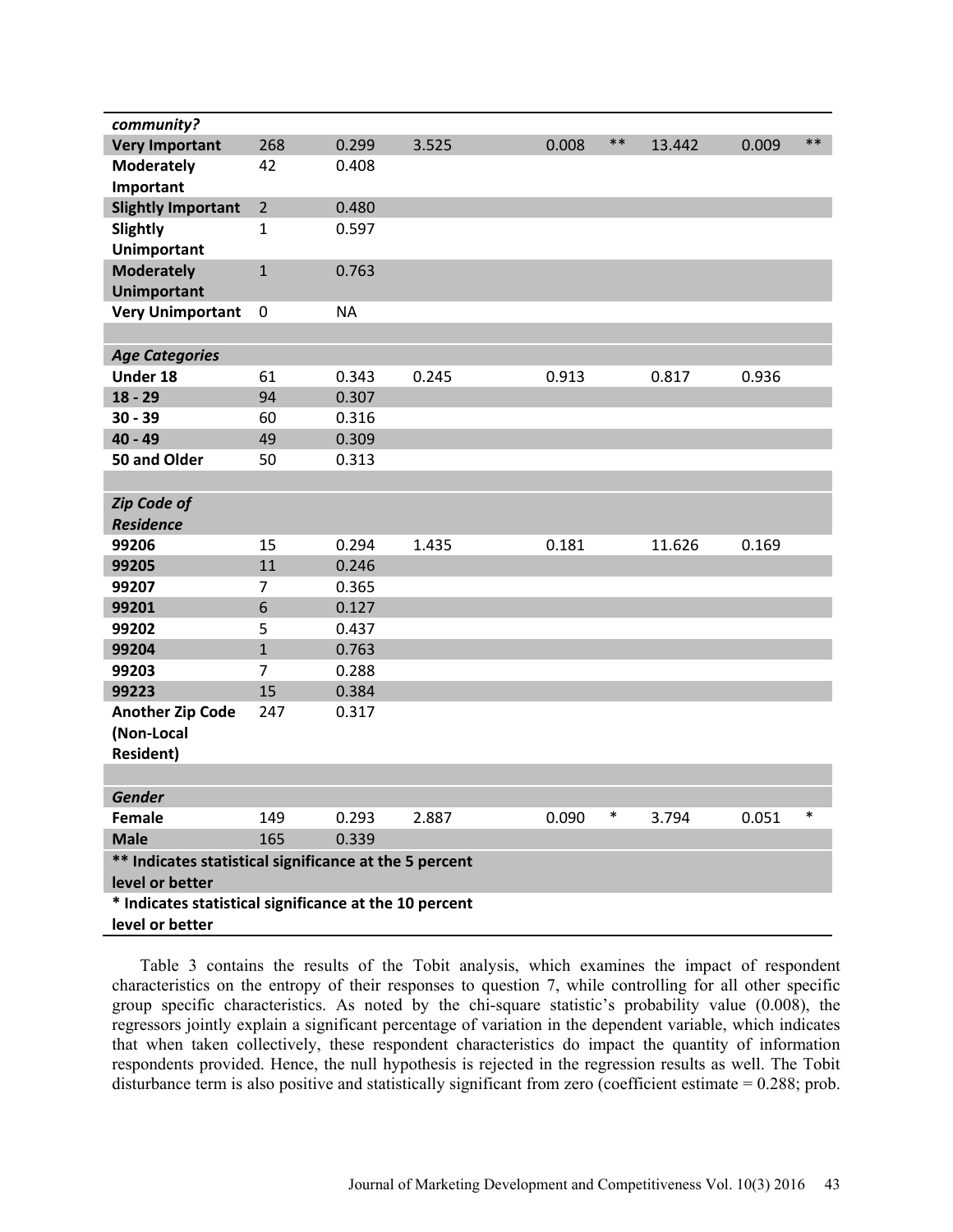$< 0.001$ ), which indicates the necessity of econometrically adjusting for the censoring of the distribution at zero and one.

Examining the individual slope estimates in the regression, three coefficient estimates are statistically different from zero at the five percent level or better.Those that disagree or strongly disagree that they get caught up in others' feeling are significantly likely to provide higher levels of entropy (or provide more informative responses) to the items contained in question seven of the survey (coefficient estimate = 0.081; prob.  $= 0.050$ ). Those individuals who agree or strongly agree that they have empathy for others are also significantly likely to provide responses with greater quantities of information than individuals who are less likely to agree to being empathetic (coefficient estimate  $= 0.082$ ; prob.  $= 0.048$ ). Lastly, those individuals who do not believe that Hoopfest is important to the local community are likely to provide significantly more informative responses than those who do not have such views (coefficient estimate =  $0.151$ ; prob. =  $0.003$ ).

| <b>Dependent Variable:</b>    |          | <b>NENTROPY</b>   |             |          |        |
|-------------------------------|----------|-------------------|-------------|----------|--------|
| <b>Regressor</b>              | Coeff.   | <b>Std. Error</b> | t-Statistic | P-value  |        |
| Intercept                     | 0.056    | 0.075             | 0.750       | 0.451    |        |
| <b>DFEEL</b>                  | 0.081    | 0.041             | 1.960       | 0.050    | $***$  |
| <b>AFEEL</b>                  | 0.000    | 0.046             | 0.010       | 0.994    |        |
| <b>DEMPATHY</b>               | 0.080    | 0.069             | 1.160       | 0.246    |        |
| <b>AEMPATHY</b>               | 0.082    | 0.041             | 1.980       | 0.048    | $***$  |
| <b>NIMPCOMM</b>               | 0.151    | 0.051             | 2.980       | 0.003    | $***$  |
| <b>WATCH</b>                  | 0.033    | 0.047             | 0.720       | 0.474    |        |
| <b>VOL</b>                    | 0.069    | 0.054             | 1.290       | 0.198    |        |
| <b>OTHER</b>                  | 0.135    | 0.098             | 1.370       | 0.169    |        |
| <b>NVSATIS</b>                | 0.060    | 0.038             | 1.570       | 0.117    |        |
| <b>NOATT</b>                  | 0.004    | 0.003             | 1.380       | 0.166    |        |
| <b>UATTEND</b>                | 0.114    | 0.063             | 1.810       | 0.070    | $\ast$ |
| <b>NATTEND</b>                | $-0.093$ | 0.129             | $-0.720$    | 0.472    |        |
| Z99223                        | 0.071    | 0.082             | 0.860       | 0.390    |        |
| Z99206                        | $-0.047$ | 0.083             | $-0.570$    | 0.570    |        |
| Z99203                        | 0.001    | 0.114             | 0.010       | 0.995    |        |
| Z99204                        | 0.538    | 0.297             | 1.820       | 0.070    | $\ast$ |
| Z99202                        | 0.177    | 0.133             | 1.330       | 0.183    |        |
| Z99201                        | $-0.267$ | 0.137             | $-1.950$    | 0.051    | $\ast$ |
| Z99207                        | 0.035    | 0.116             | 0.300       | 0.763    |        |
| Z99205                        | $-0.020$ | 0.093             | $-0.210$    | 0.834    |        |
| <b>FEMALE</b>                 | $-0.037$ | 0.038             | $-0.970$    | 0.332    |        |
| AGEU18                        | 0.063    | 0.056             | 1.130       | 0.258    |        |
| <b>AGE</b>                    | 0.001    | 0.001             | 0.580       | 0.562    |        |
| <b>Tobit Disturbance Term</b> | 0.288    | 0.015             | 19.860      | < 0.0001 | $***$  |
|                               |          |                   |             |          |        |

**TABLE 3 TOBIT ANALYSIS OF THE INFORMATION ENTROPY MEASURE**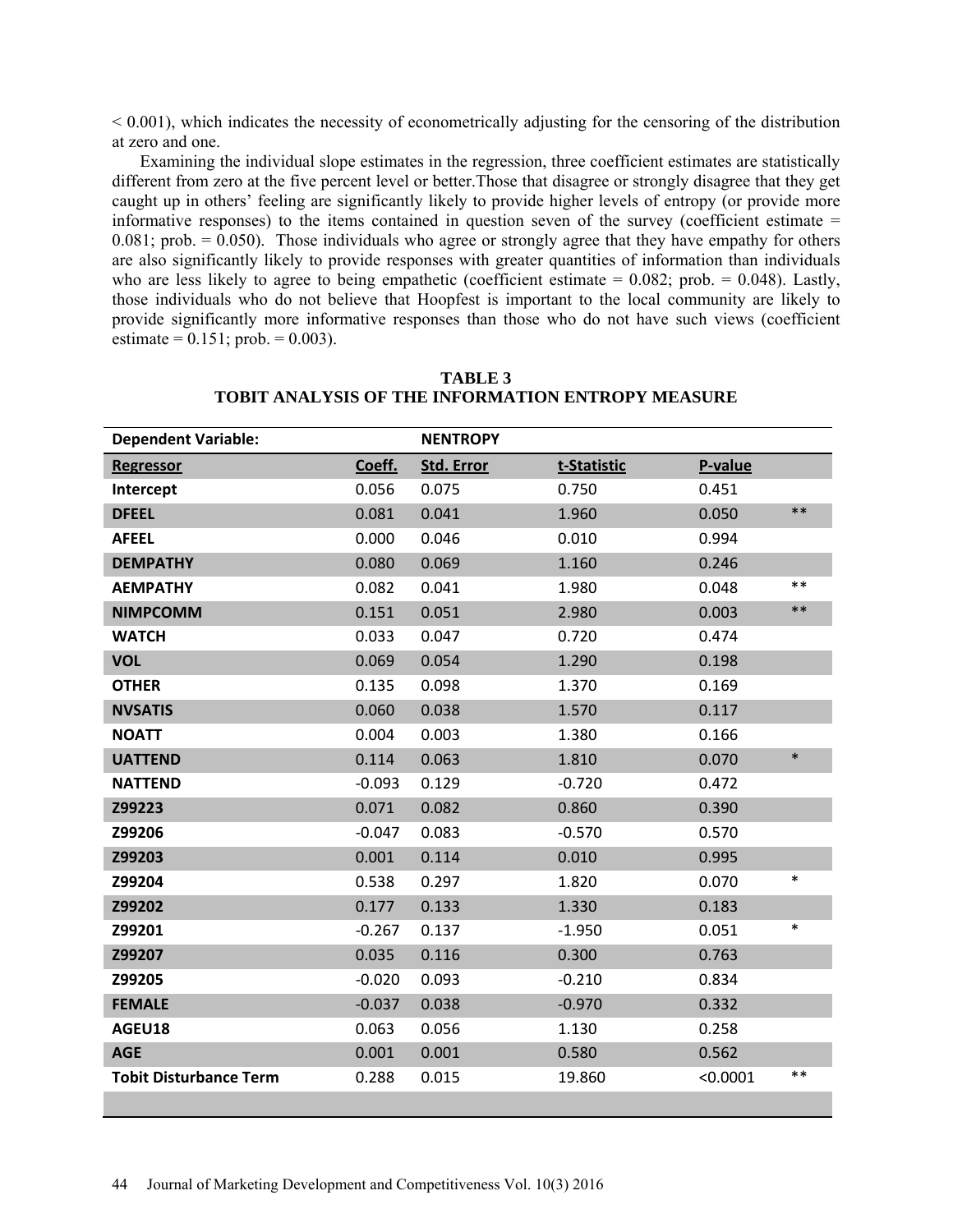| Log-Likelihood Function                                                | $-124.317$ |       |       |  |  |  |  |
|------------------------------------------------------------------------|------------|-------|-------|--|--|--|--|
| <b>Restricted Log-Likelihood Function</b>                              | $-145.639$ |       |       |  |  |  |  |
| <b>Chi-Square Test Statistic Value</b>                                 | 42.64398   | 0.008 | $***$ |  |  |  |  |
| <b>Degrees of Freedom</b>                                              | 23         |       |       |  |  |  |  |
| <b>Number of Observations</b>                                          | 314        |       |       |  |  |  |  |
| ** Indicates statistical significance at the 5 percent level or better |            |       |       |  |  |  |  |
| * Indicates statistical significance at the 10 percent level or better |            |       |       |  |  |  |  |

#### **DISCUSSION AND CONCLUSIONS**

The primary goal of this paper was to present a method demonstrating how information entropy measures can be used to evaluate the quantity of information provided in survey responses. In doing so, it is possible to examine some of the fundamental assumptions underlying survey design. The study data came from an established sport related survey, which was administered during a very large amateur basketball event. Nine items covering basic activities or experience that underlie individual values were chosen as the primary items upon which information entropy was identified. The empirical findings were twofold. First, most respondents, when characterized by traditional categories such as age, gender, previous experience attending the sporting event, and location of primary residence, provided responses that contained no statistically different quantities of information. This implies that the survey design (which was not stratified and treated all responses across respondents) was generally appropriate.

Second, the empirical results found that individuals who responded in a particular way to a small number of perception questions did, in fact, provide different quantities of information to the survey items regarding individual values. More specifically, the Tobit regression results suggest that individuals who disagreed with the statement that they get caught up in others' feelings, individuals who agreed or strongly agreed that they can intuit others' feelings (i.e., express empathy) and who disagreed with the contention that the sporting event contributes meaningfully to the local community all provided significantly higher information content (relative to the corresponding omitted category for each of these variables) holding the other specified regressors constant. Clearly, people who view themselves as empathetic, yet are unswayed by others' emotions, provided more informative responses about their own set of values. One obvious explanation for these findings is that those individuals who fall into the aforementioned categories likely have developed a more definitive sense of their own values, and thus are more likely to provide different (and more informative) responses compared to those who have not selfidentified a strong sense of personal attitudes and beliefs.

The results also present a policy recommendation to the authors of the survey. If the survey is administered during future Hoopfest tournaments, it may be useful to add one or more pre-screening questions to first identify individuals who are likely to provide different quantities of information in their responses. Such pre-screening may allow the authors to exploit information differences and make better use of the extra information contained in these responses. This may also allow the researchers to further explore the attitudes and beliefs of these respondents and more fully uncover the mechanisms through which they inform these individuals' more informative responses about their values.

While the current study serves as an interesting examination of information entropy assessment, it is by no means exhaustive, and future work is necessary to explore how information entropy may impact survey design and administration. The survey in this particular study was administered to respondents who, by and large, gave equally informative responses. Hence, we can say little about how information entropy might shape survey design and administration when different groups of respondents provide substantial and meaningfully different quantities of information in their responses, e.g. empathetic versus non-empathetic respondents in prosocial behavior research. It may also be the case that if a fundamentally different survey was administered to the same population using the same administration techniques, the results of the analysis might change, e.g. respondents are allowed to discriminate among reasons for the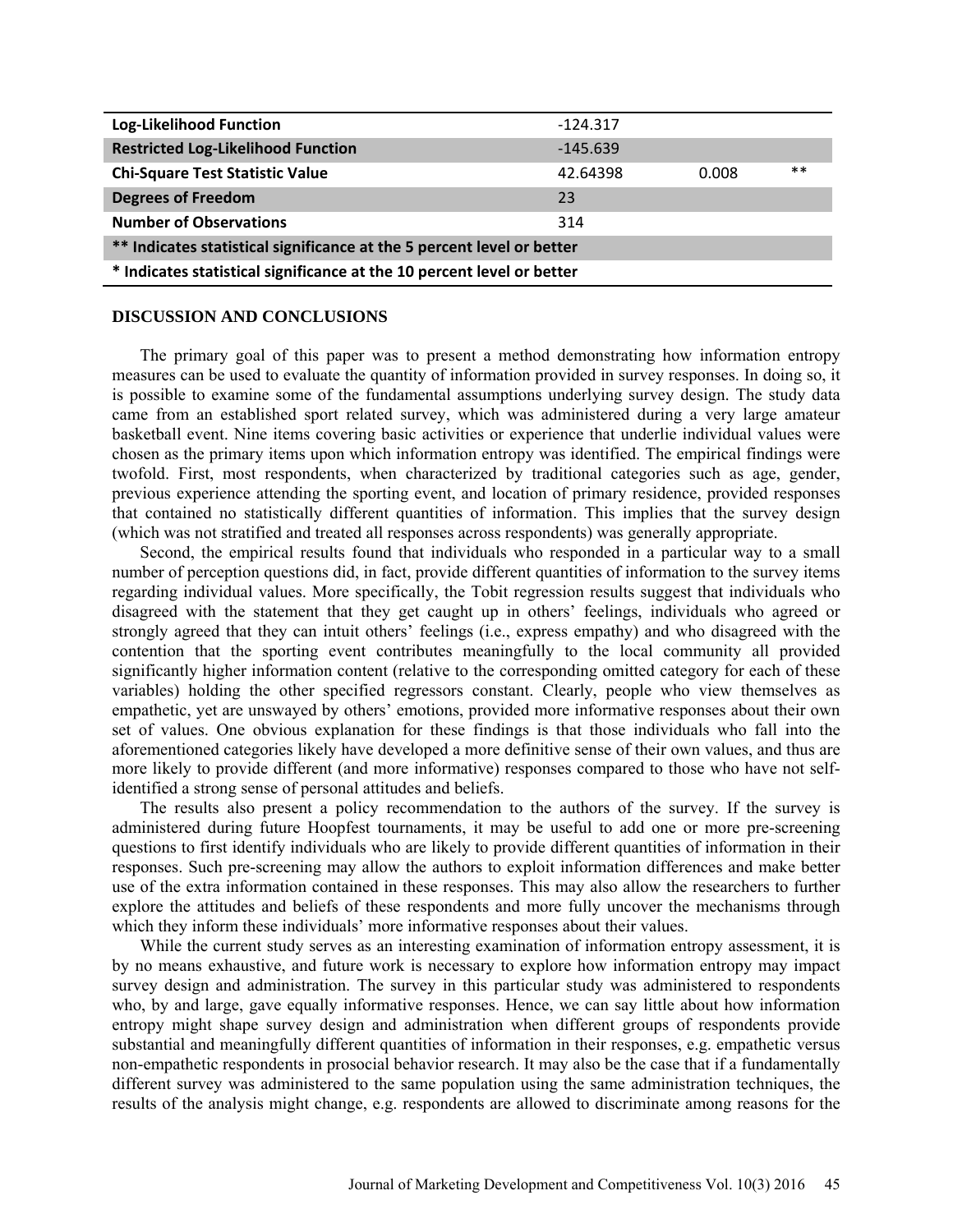event's perceived importance. Future applications of this methodology to different surveys and populations would therefore provide greater insight into the usefulness of information entropy assessment to marketing researchers.

Another limitation of the information entropy construct is that it simply identifies potential opportunities to revise a survey to more effectively utilize responses. Those opportunities may arise through biases, such as leniency errors or faming biases. The use of information entropy will not identify which biases are causing the information loss. Rather, the researcher must interpret entropy results within the context of proper survey design techniques to identify these biases.

A third limitation of the analysis is that our information entropy measure is more difficult to apply in survey-based research designs where responses are not mutually exclusive or collectively exhaustive. Thus, questions that require respondents to rank order alternatives, or that allow respondents to avoid answering a question (i.e., "not applicable" or "do not know" responses) may not provide information that (without further transformations) facilitates the construction of an entropy measure. Future research is necessary to develop information entropy measures that fully characterize the quantity of information contained in these alternative question designs.

Lastly, it is important to note that the use of information entropy is *not* intended to serve as an exhaustive measure of a survey's utility. Rather, it serves as an *additional* tool that supplements existing measures of reliability and validity currently in use by marketing researchers. Using the information entropy along with other metrics should empower researchers to better triangulate the overall effectiveness of survey-based research, including both design and implementation features of that research. Future research is necessary to determine the appropriate set of measures best suited for such triangulation analyses.

### **ENDNOTES**

- 1. If the response scale is continuous (for example, if survey items ask for written responses based on time, money, etc.) it may be convenient to enforce discretization of the continuous variable into a fixed set of categories which cover the range of response. Of course, such recoding will likely reduce the quantity of information available within the variable.
- 2. These last two assumptions may be relaxed in certain circumstances, although doing so complicates the interpretation of any resulting information entropy calculations.
- 3. Normally,  $L_i = L$  for every  $i = 1, \ldots, n$ ; that is, each respondent answers the same number of survey items. While we assume this holds in our analysis, this need not be the case.

#### **REFERENCES**

- Bas, O. & Grabe, M. E. (2015). Emotion-provoking personalization of news: Informing citizens and closing the knowledge gap? *Communication Research*, *42*(2), 159-185.
- Bearden, W.O. & Netemeyer, R.G. (1999). *Handbook of marketing scales: Multi-item measures for marketing and consumer behavior research.* Thousand Oaks, CA: Sage Publications.
- Berger, A. (2013). *Media and communication research methods: An introduction to qualitative and quantitative approaches*. Thousand Oaks, CA: Sage Publications.
- Bozman, C. S., Kurpis, L.V. & Frye, C. (2010). Hoopfest: Using longitudinal economic impact data to assess the success of a strategic reorientation. *Sport Management Review*, *13*, 65-81.
- Cottrell, R. R. & McKenzie, J. F. (2005). *Health promotion education research & methods: Using the five-chapter thesis/dissertation model.* Sudsbury, MA: Jones and Bartlett.
- Cox, E. P. (1980). The optimal number of response alternatives for a scale: A review. *Journal of Marketing Research, 17*(4), 407-422.
- Dahl, F. & Osteras, N. (2010). Quantifying information content in survey data by entropy. *Entropy, 12*(2), 161-163.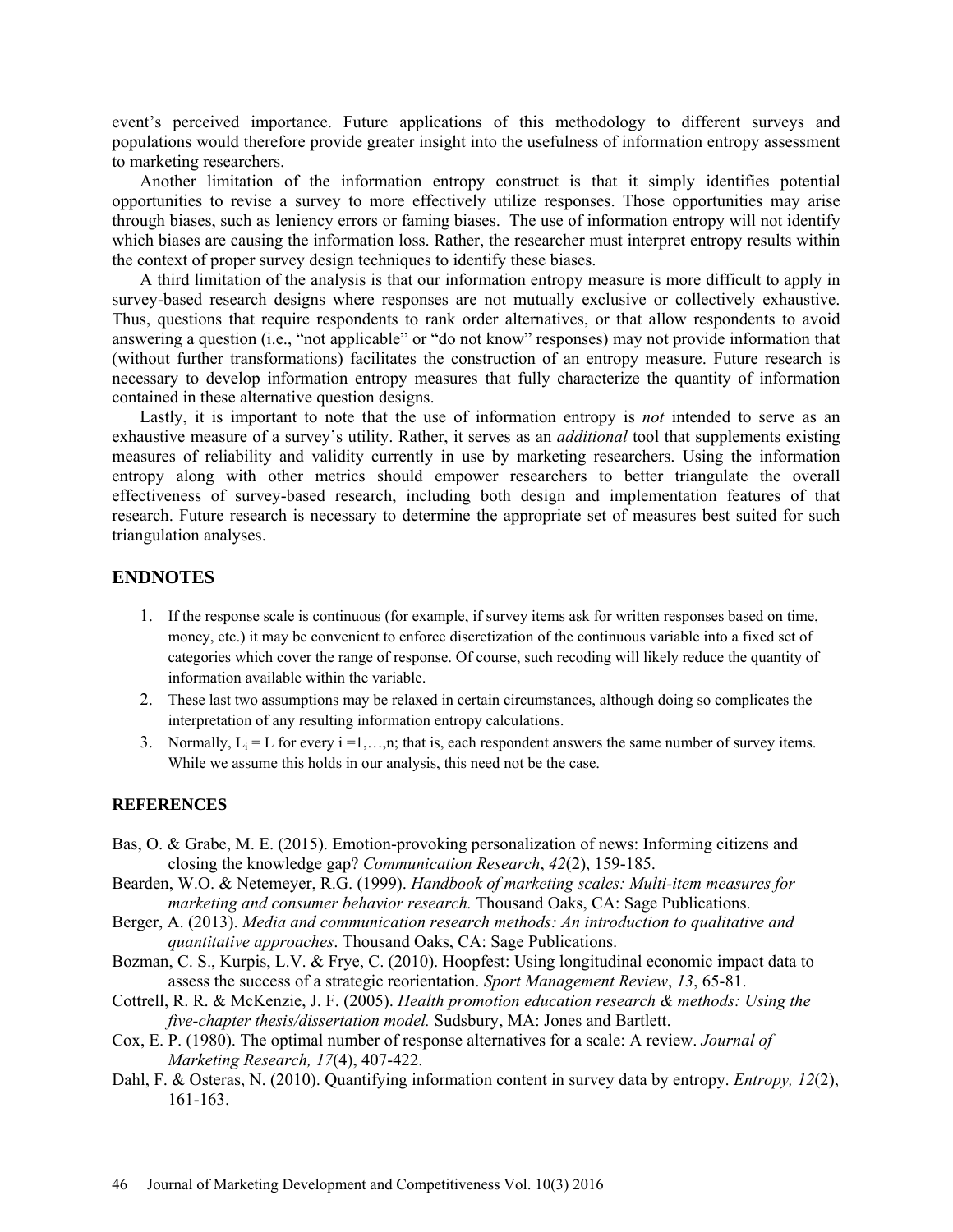- Dillman, D. A. (2000). *Mail and internet surveys: The tailored design method.* New York, NY: John Wiley and Sons.
- Dowling, T. C. (2015). Randomized control trials. Chapter 4 in *Principles of Research Design and Drug Literature Evaluation*, R. R. Aparasu and J. P. Bentley, eds. Burlington, MA: Jones and Bartlett.
- Eisend, M. (2015). Have we progressed marketing knowledge? A meta-meta-analysis of effect sizes in marketing research. *Journal of Marketing*, *79*(3), 23-40.
- Fiedler, B. & Bebber, R. (2013). An international regulatory clinical trial comparative. *International Journal of Pharmaceutical and Healthcare Marketing, 7*(2), 199-212.
- Fiedler, B., Bebber, R. & Oetjen, R. (2013). A regulatory clinical trial primer: Distribution challenges and policy implications of modern vaccine development. *International Journal of Pharmaceutical and Healthcare Marketing, 7*(1), 45-57.
- Finn, S. and Roberts, D.F. (1984). Source, destination, and entropy: Reassessing the role of information theory in communication research, *Communication Research, 11*(4), 453-476.
- Friesner, D., Khayum, M. & Schibik, T. (2013). Characteristics of the information content in business sentiment surveys. *American Journal of Business, 28*(1), 19-37.
- Golan, A. (2006). Information and entropy econometrics A review and synthesis. *Foundations and Trends in Econometrics, 2*(1-2), 1-145.
- Golan, A., Judge, G. & Miller, D. (1996). *Maximum entropy econometrics: Robust estimation with limited data.* New York, NY: John Wiley and Sons.
- Greene, W. (2000). *Econometric analysis, 4<sup>th</sup> Edition*. Upper Saddle River, NJ: Prentice Hall.
- Hoffman, M. L. (2000). *Empathy and moral development* (1st ed.). Cambridge, UK: Cambridge University Press.
- Homer, P.M. & Kahle, L.R. (1988). A structural equation analysis of the value-attitude-behavior hierarchy. *Journal of Personality and Social Psychology*, *54*(3), 638-646.
- Hsia, H. J. (1988). *Mass communications research methods: A step-by-step approach*. Hillsdale, NJ: Lawrence Erlbaum.
- Jaynes, E. (1957). Information theory and statistical mechanics. *Physics Review*, *106*(4), 620-630.
- Jaynes, E. (1982). On the rationale of maximum-entropy methods. *Proceedings of the IEEE*, *70*(9), 939- 952.
- Kahle, L. R. (1983). *Social values and social change: Adaptation to life in America*. New York, NY: Praeger.
- Kurpis, L. V., Bozman, C. S. & Kahle, L. R. (2010). Distinguishing between amateur sport participants and spectators: The list of values approach. *International Journal of Sport Management and Marketing, 7*(3/4), 190-201.
- Lijiang, S. (2010). Mitigating psychological reactance: The role of message-induced empathy in persuasion. *Human Communication Research*, *36*(3), 397-422.
- Mackert, M., Guadagno, M., Mabry, A. & Chilek, L. (2013). DTC drug advertising ethics: laboratory for medical marketing. *International Journal of Pharmaceutical and Healthcare Marketing, 7*(4), 374-390.
- Masri, M., Ramirez, B., Popescu, C. & Reggie, E. (2012). Contract research organizations: An industry analysis. *International Journal of Pharmaceutical and Healthcare Marketing, 6*(4), 336-350.
- Massi Lindsey, L. L., Kimo Ah, Y. & Hill, J. B. (2007). Anticipated guilt as motivation to help unknown others. *Communication Research*, 34(4), 468-480.
- Merolla, A. J., Zhang, S. & Sun, S. (2013). Forgiveness in the United States and China: Antecedents, consequences, and communication style comparisons. *Communication Research*, *40*(5), 595-622.
- Rucinski, D. (2004). Community boundedness, personal relevance, and the knowledge gap. *Communication Research*, *31*(4), 472-495.
- Schibik, T., Khayum, M. & Friesner, D. (2012). The quantity of unique information in student ratings of instruction. *Atlantic Economic Journal, 40*(2), 221-223.
- Schnell, L. (2014). Hoopfest, the world's largest 3-3 tourney, turns 25 this weekend. Retrieved from http://www.si.com/college-basketball/2014/06/27/